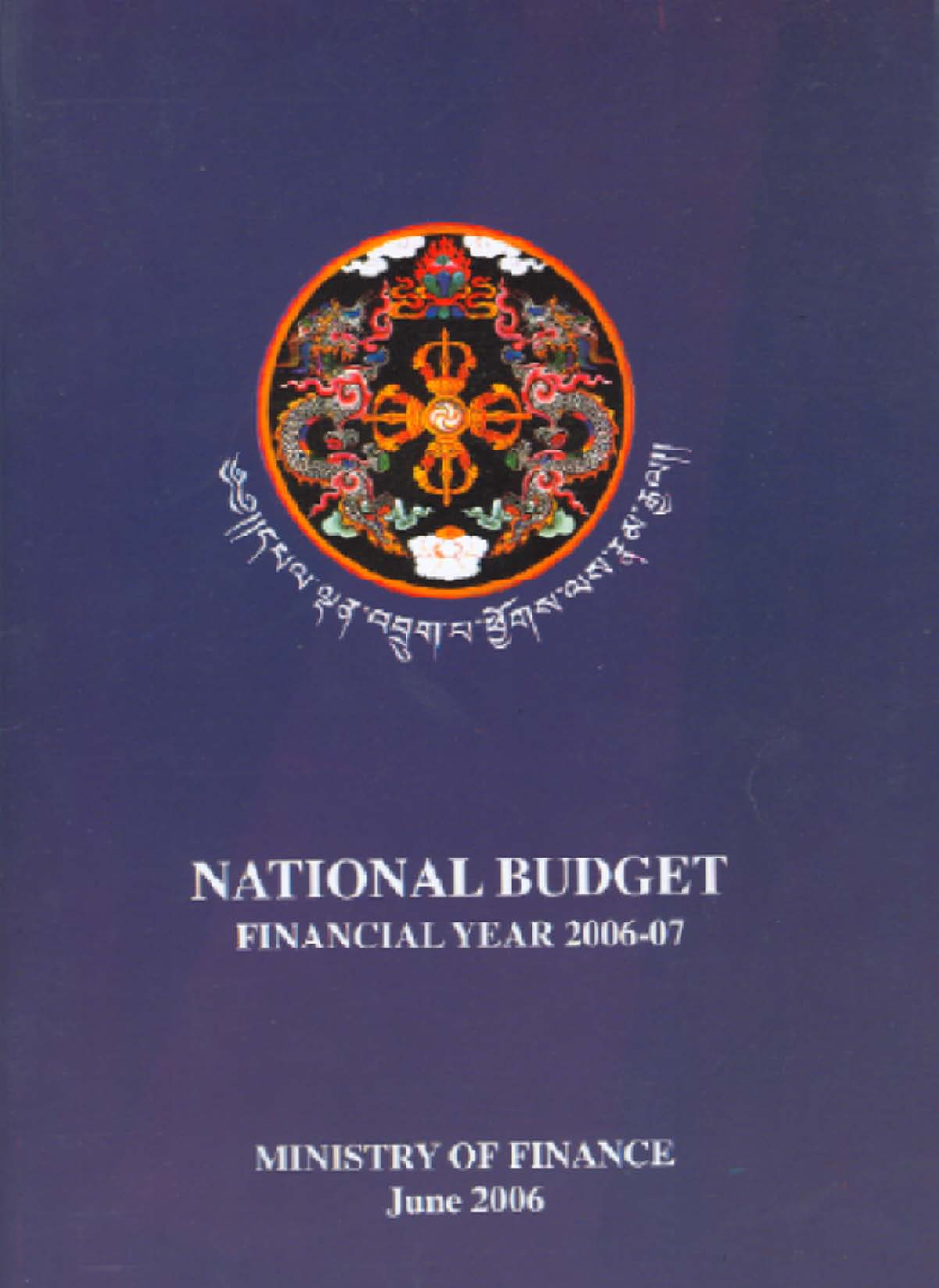# **BUDGET REPORT FOR THE FINANCIAL YEAR 2006-2007**

## **Table of Contents**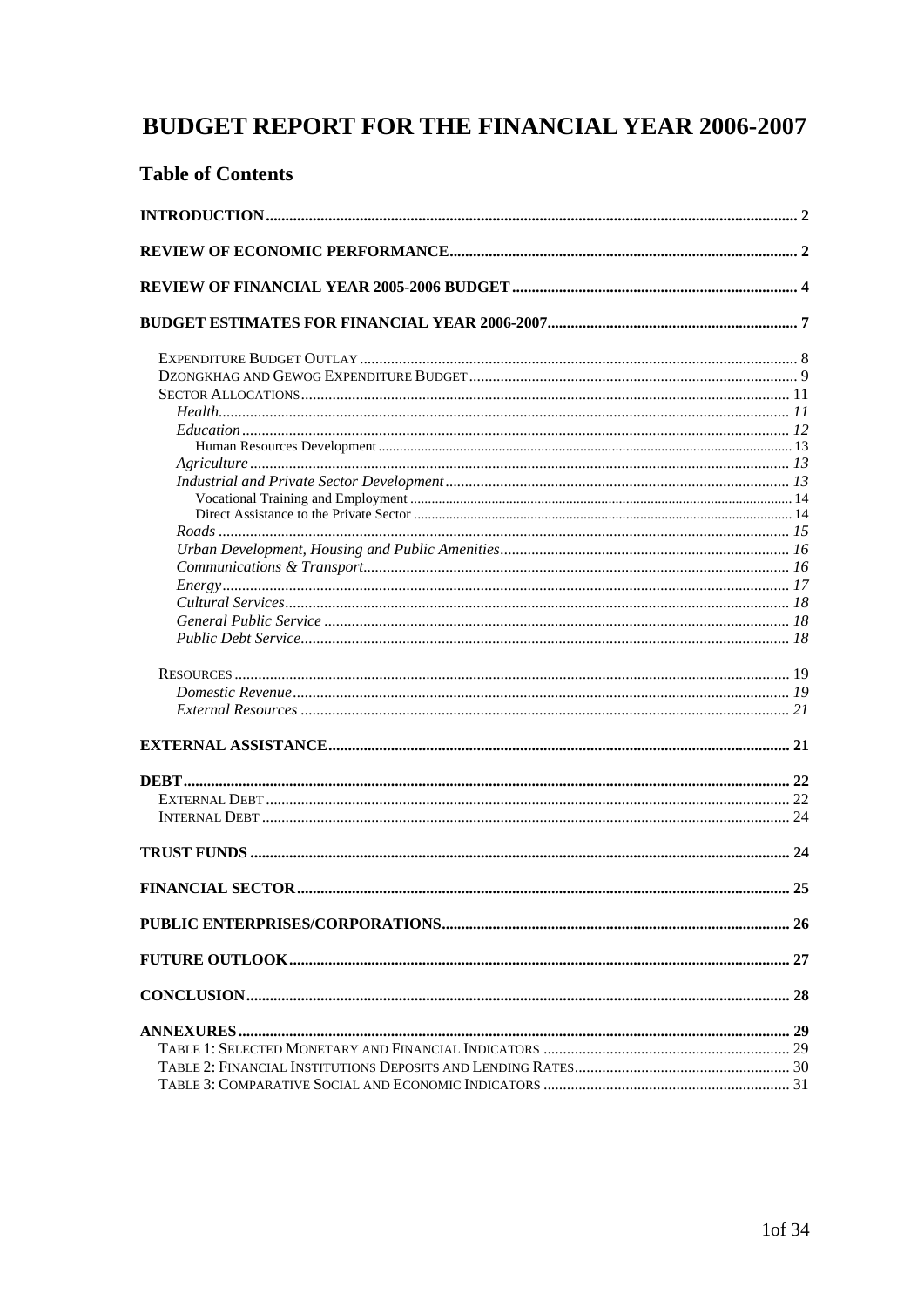## <span id="page-2-0"></span>**BUDGET REPORT FOR THE FINANCIAL YEAR 2006-2007**

## **Introduction**

#### *Honourable Speaker, Honourable Members,*

I have the privilege of presenting the Government's annual budget to the National Assembly. The new financial years' budget has been prepared against the backdrop of the impending introduction of the new system of governance under the wise and farsighted leadership of His Majesty the King, and the beginning of the  $10<sup>th</sup>$  Five-year Development Plan of our country. The new budget contains a number of elements which are in preparation for these future events. It also encompasses a large number of activities which are, as reported in the previous sessions, due to the need to complete the plan activities. Given the late start of the  $9<sup>th</sup>$  Plan activities owing to non-finalisation of external assistance, many activities remain to be completed. It is however fortunate that the  $9<sup>th</sup>$  Plan period has been extended by one year, till June 2008. His Majesty the King was pleased to command that the 10th Plan should be passed by the new Government in 2008 as it will be their responsibility to implement the Plan successfully.

I will present firstly the review of our economic performance, then the review of the 2005-06 budget estimates and then the budget estimates for the new financial year 2006-07, followed by other relevant reports.

## **Review of Economic Performance**

Bhutan has experienced an average Gross Domestic Product (GDP) growth of over 7 % in the first three years of the  $9<sup>th</sup>$  Plan. Estimates from the National Statistical Bureau (NSB) indicate that GDP will have grown by 6.1 % by the end of 2005. This expected lower growth in GDP is largely due to the decline in the rate of construction and transport sectors, which combined form the major contributors to the GDP. Nevertheless, *g*rowth in GDP continued to be driven by the construction and electricity sectors, and on account of strong growth in demand for public infrastructure and increased access to credit which has boosted investments in private construction. As with the past year, the tertiary sector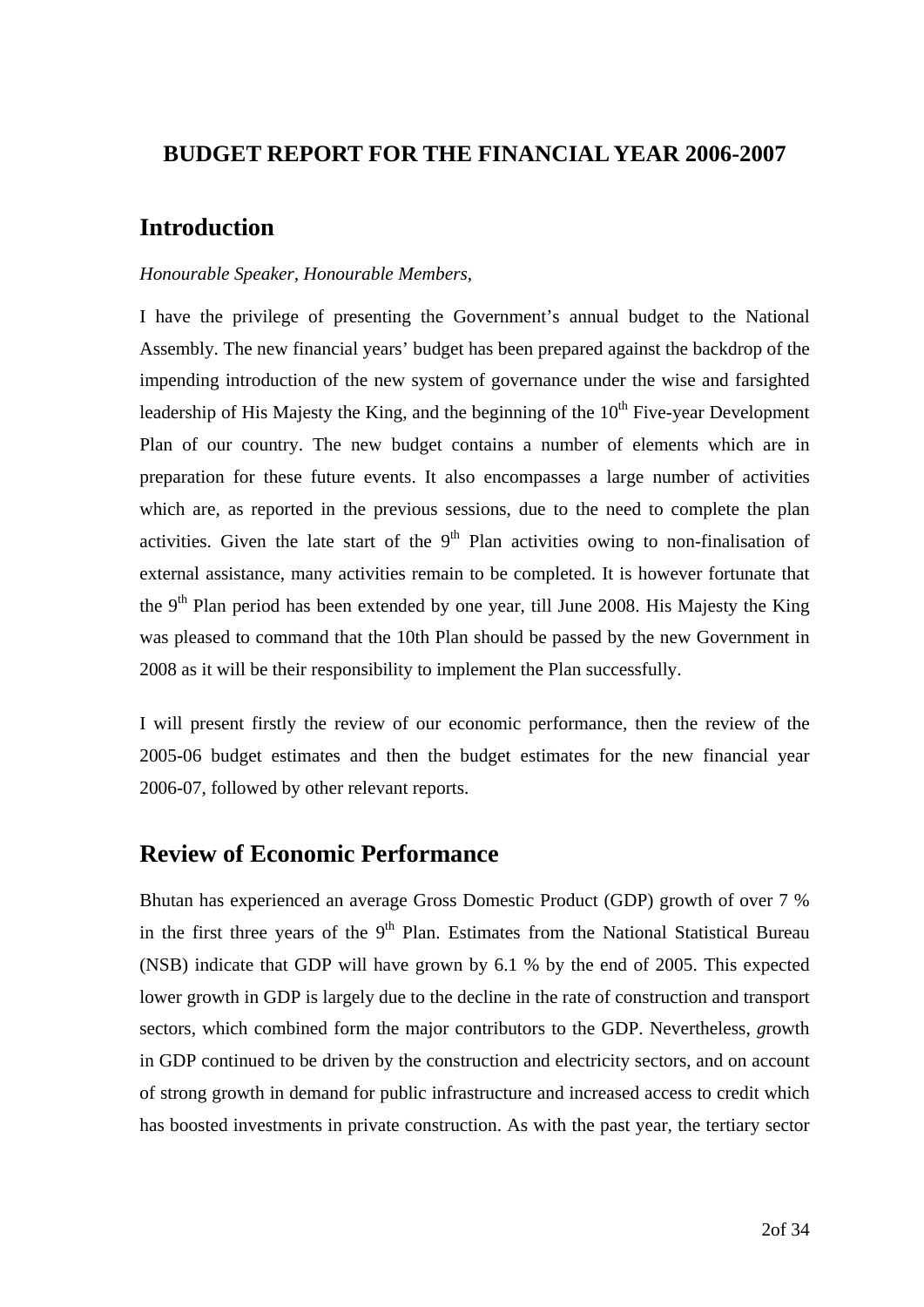is expected to have grown faster during 2005, accounting for 37.6 % of GDP, leaving the secondary sector's share at 34.3 % of GDP, and the primary sector's share slightly lower at 25.1 %, reflecting the gradual transformation of our economy.

Annual **inflation** increased slightly from 3.9 % in the last quarter of the previous year to 4.9 % as at the end of December, 2005. Developments in prices were influenced by price movements in India, and in particular higher food and fuel prices. Nonetheless, inflation remains moderate, and is still among the lowest in the region.

In the area of **exchange rates**, between December 2004 and December 2005, the Ngultrum depreciated by 3.6 % against the US dollar. However, Bhutan's exports largely being to India under an exchange rate parity system, this has not had adverse impacts on the competitiveness of Bhutan's exports.

In terms of **employment**, the 2005 Population & Housing Census showed unemployment to be 3.1 % in 2005. While this is an increase from 2.5 % in the past year, it is still low by international levels. This is mainly the result of increased private sector activities, fuelled by the strong level of investments, assisted by the policies of the Government. In particular, tourism has rebounded sharply from the post 9/11 and SARS epidemic levels, resulting in a positive impact on employment.

With respect to the **Balance of Payments**, the Ministry is pleased to highlight that in spite of a persistent trade deficit, inflows of aid are helping to keep the current account positive. Our **foreign reserves** grew by 30.4 % and stood at around US \$ 511.7 million at the end of 2005, of which US \$ 407 m was in convertible currency. Despite the increase in overall import levels, the net growth in foreign reserves has remained positive, and by December 2005, it was sufficient to cover over 15 months of imports. Relative to the level reported last year, the import coverage reflects substantial release of foreign exchange for industries, including the arrangement to retain foreign exchange earnings from exports of manufactured goods and cash crops.

On the **Monetary and Credit** developments front, reflecting the growth in private sector credit and developments in the Balance of Payments, money supply grew by 12 % during the year ending 2005. The most significant development was the growth in Net Foreign Assets by 37 % during the period, of which convertible currency assets grew by 60 %.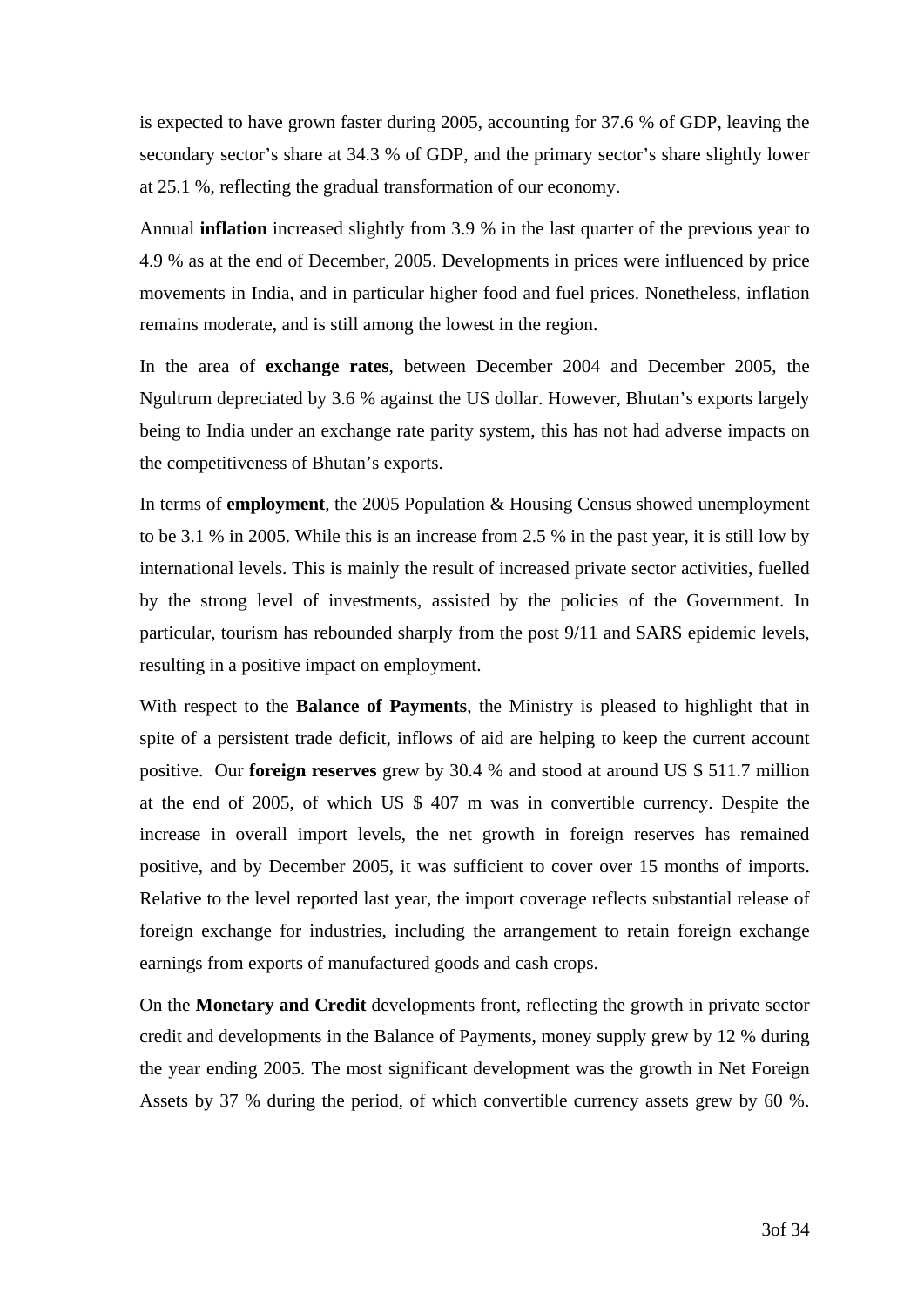<span id="page-4-0"></span>Credit to the private sector increased by 30 %, and most of the banks' credits were to the trade and construction sectors.

I would like to inform the honourable members that the International Monetary Fund fielded a mission in March 2006 to assess Bhutan's macroeconomic developments and prospects. The Ministry of Finance is pleased to report that overall, the findings of the Fund's latest mission were that the country's medium-term macroeconomic prospects remained favourable.

The World Bank has also conducted an assessment of our policies and institutions, as well as of our performance. These are done for determining resource allocations which is based on a country's performance. According to these assessments, the honourable members will be pleased to know that our rating for the policies and institutions was 3.8 in 2005, placing us among the top three in the region. With regard to our performance rating, we have a score of 5.2, which is the highest in the region where the average is 3.1.

## **Review of Financial Year 2005-2006 Budget**

As of end-March 2006, the total budget for the financial year 2005-2006 was estimated at Nu. 16,151 m, or an increase of around 9.9 % over the original estimates. Capital expenditure budget is estimated to be higher by around 15% and current expenditures by around 4.5 %. An abstract of the revised estimates is given below.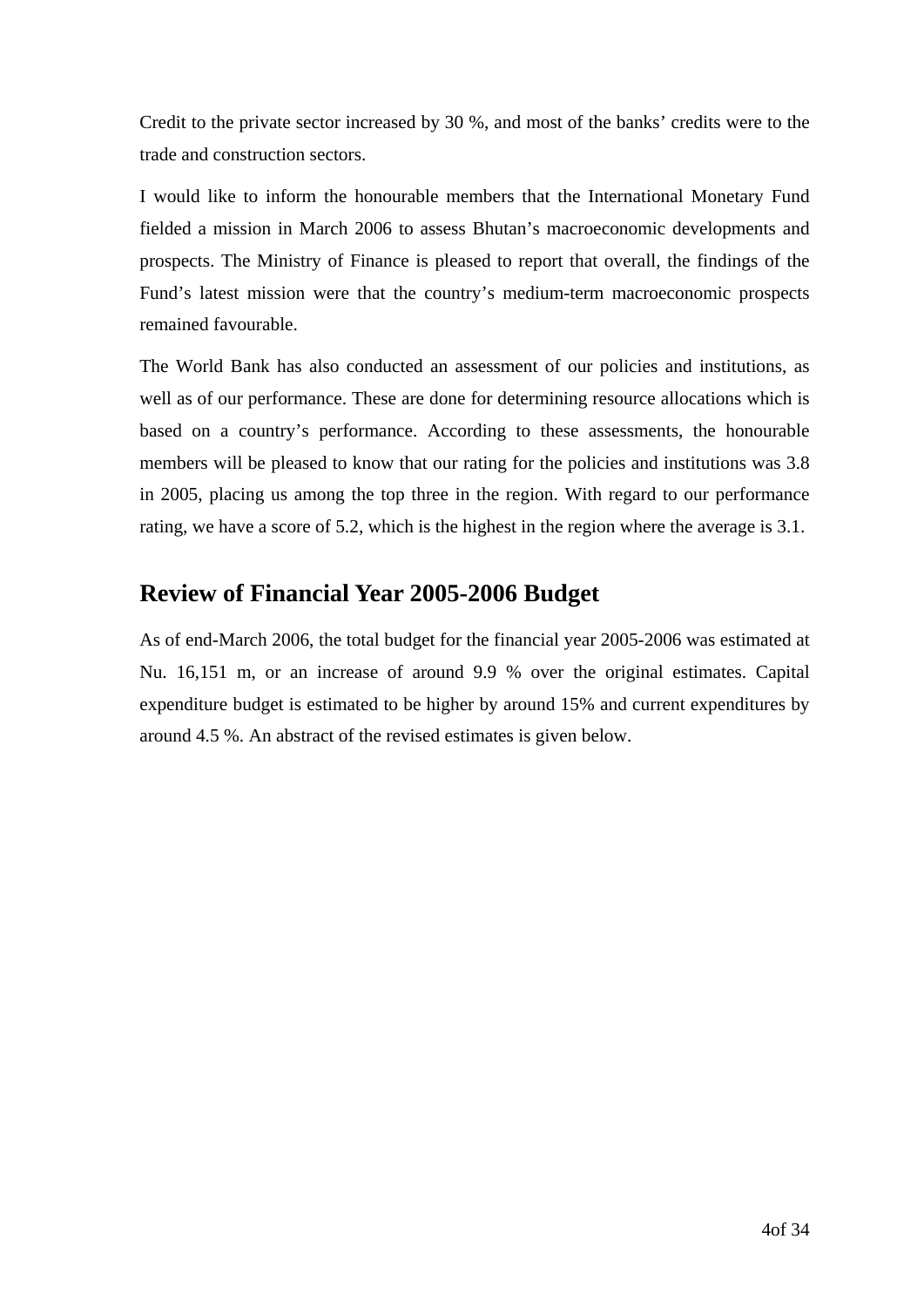#### **REVISED BUDGET SUMMARY**

#### **Financial Year 2005-2006**

(Nu. in millions)

|                                             | <b>Original Budget</b> | <b>Revised Budget</b> |
|---------------------------------------------|------------------------|-----------------------|
| <b>TOTAL RESOURCES</b>                      | 12,959.899             | 13,534.099            |
| <b>I.</b> Domestic Revenue                  | 7,388.219              | 6,805.920             |
| $i)$ Tax                                    | 4,445.633              | 3,766.199             |
| <i>ii</i> ) Non-Tax                         | 2,942.586              | 3,039.721             |
| <b>Other Receipts</b><br>П.                 | 93.550                 | 342.566               |
| Ш.<br><b>Grants</b>                         | 5,478.130              | 6,385.613             |
| i) Program Grants                           | 1,894.000              | 1,894.000             |
| $a)$ GoI                                    | 1,750.000              | 1,750.000             |
| b) Others                                   | 144.000                | 144.000               |
| ii) Project-tied Grants                     | 3,584.130              | 4,491.613             |
| $a)$ GoI                                    | 1,980.086              | 2,085.208             |
| b) Others                                   | 1,604.044              | 2,406.405             |
| <b>TOTAL OUTLAY</b>                         | 14,700.561             | 16,151.073            |
| <b>Total Expenditure</b><br>I.              | 14,651.781             | 16,102.293            |
| i) Current Expenditure                      | 6,887.834              | 7,198.097             |
| ii) Capital Expenditure                     | 7,763.947              | 8,904.196             |
| <b>Net Lending</b><br>Н.                    | 48.780                 | 48.780                |
| <b>OVERALL BALANCE</b>                      | $-1,740.662$           | $-2,616.974$          |
| <b>Financing</b>                            | 1,740.662              | 2,616.974             |
| Project-tied borrowings                     | 1,244.189              | 1,333.133             |
| Less Repayment                              | 410.880                | 410.880               |
| ii) Other Domestic Borrowings               |                        | 1,753.023             |
| Less Repayment                              |                        | 2,073.023             |
| iii) Resource Gap (Change in Cash Balances) | 907.353                | 2,014.721             |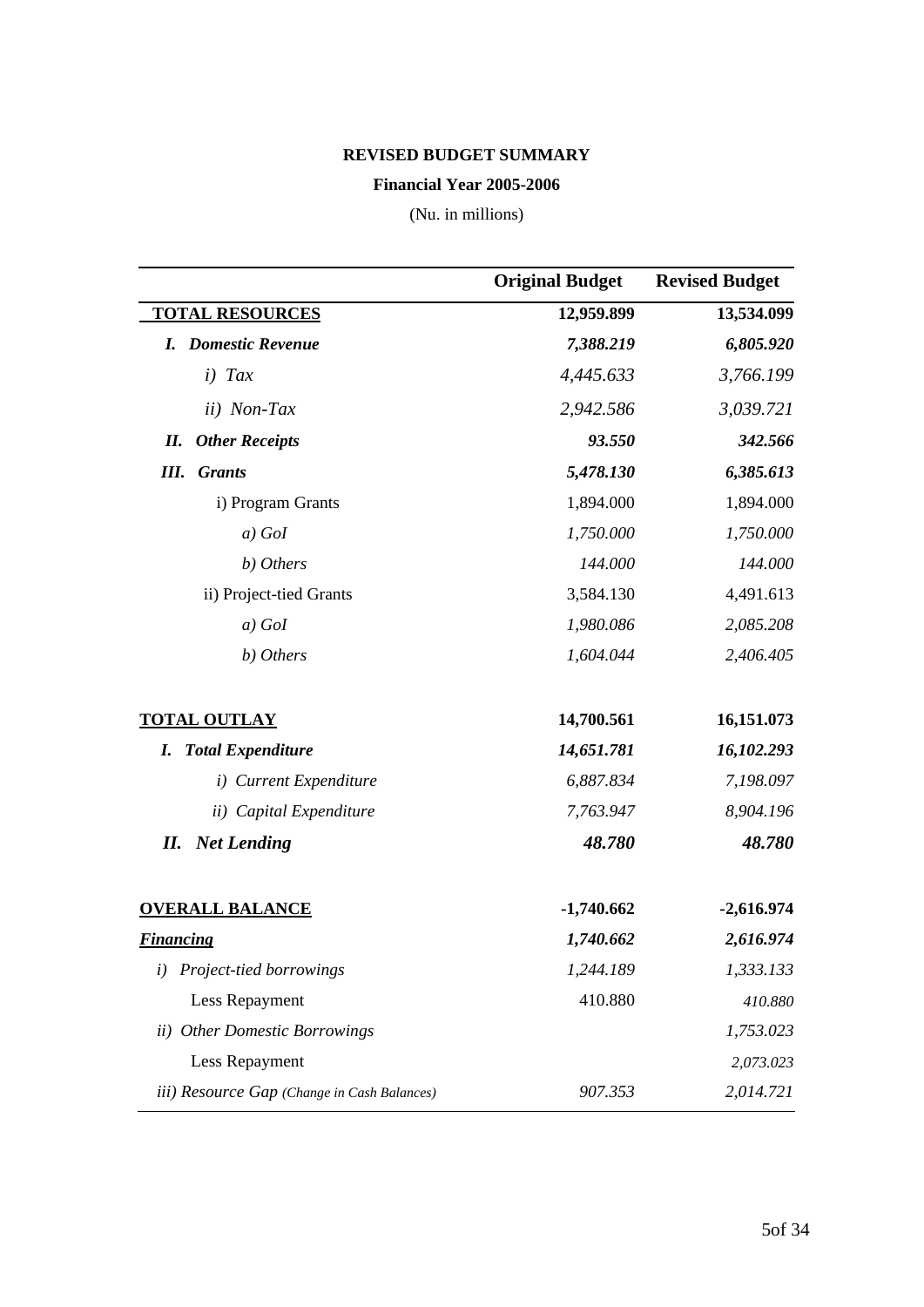On the **current expenditure** side, the increase was on account of the expenditures on draft constitution meetings, establishment costs of new offices, namely the offices of the Anti-corruption Commission and of the Election Commission, participation in the 23rd International University Games, preparation for participation in 10<sup>th</sup> Asian Games, preparation for Civil Service Position Classification System, and for the meetings to formulate recommendations for Good Governance, amongst others. The increase was also due to some incorporation of donor-assisted activities.

On the **capital expenditure** side, most of the increase can be attributed to the incorporations of external grants based on the absorptive capacity and implementations of the projects ahead of the earlier anticipated time schedules. Others are attributable to restoration works on monsoon-damaged roads, establishment of new offices and a Dungkhag.

On the **resources side**, **domestic revenue** has been revised downwards by 8 % from the original estimates. This is mainly on account of the delay in receipt of excise duty refund from the Government of India, and as a result, domestic revenues are expected to cover 95 % of the current expenditures. Utilisations of **grants** are expected to grow by around 25 %, mainly on account of project-tied grants, reflecting faster project implementation and concomitant disbursements. They are expected to cover around 40 % of the total outlay as against 37 % in the original estimates.

In **debt service**, Treasury bills worth Nu. 320 m has been redeemed during the year and therefore, repayment budget has increased by that extent. The debt servicing ratios are still in the comfortable range. The net debt service amounts to Nu. 988 m (Nu. 493 m for external debt and Nu. 495 m for internal debt) which takes up 14.5 % of revenues.

The **overall balance** is expected to be a deficit of 6.6 % of the estimated GDP. The increase in deficit is mainly due to the repayment of the internal debts, increase in expenditures under activities financed from the Royal Government's own resources and decrease in domestic revenue, as highlighted above. However, the position is likely to improve substantially to around 4.9 % towards the end of the financial year when more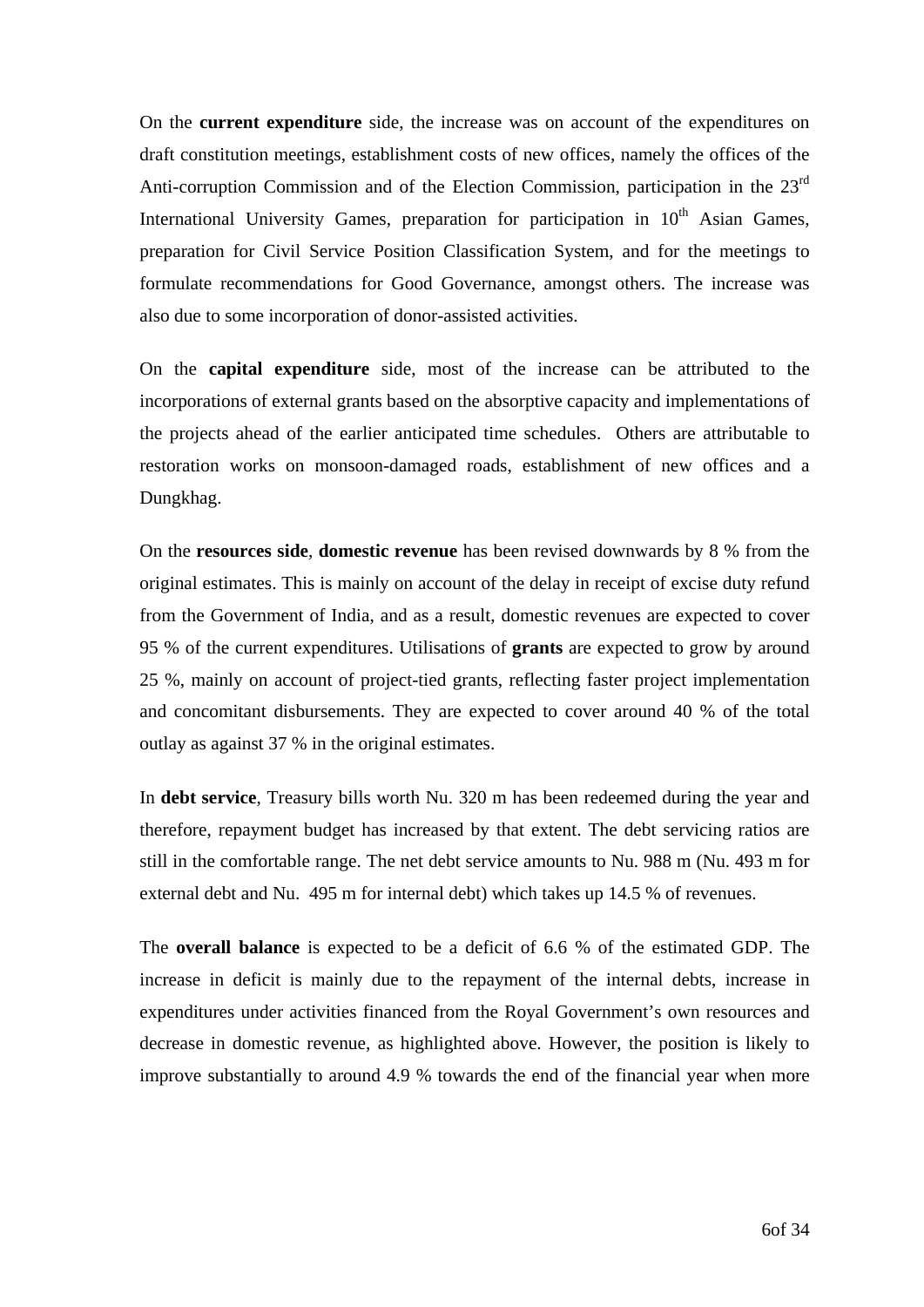<span id="page-7-0"></span>grant assistance is received. This should help maintain the deficit below 5 % in line with our projected fiscal path.

## **Budget Estimates for Financial Year 2006-2007**

With the 9<sup>th</sup> Plan nearing its end, many capital works had to be budgeted in the financial year 2006-07 to achieve the Plan goals and objectives. Assiduously pursuing our sound policy of maintaining a positive current fiscal balance and a positive primary balance, the budget has also been prepared to meet recurrent expenditures by our domestic revenues.

The **total expenditure budget** is estimated at Nu. 17,902 m which forms 26 % of the  $9<sup>th</sup>$  Plan outlay. It is around 11 % higher than the revised outlay of the financial year 2005-06. Given the inflation rate of around 4 %, the outlay is around 7% increase in real terms. The increase in the outlay is mainly due to sizeable projection of works by the implementing agencies to meet the targets.

Comparing the outlay against the revenues and grants, a **fiscal deficit** of around 3 % of estimated GDP is projected. This is felt to be reasonable given the Royal Government's policy of maintaining the fiscal deficit below 5 %. This slightly expansionary fiscal policy should help stimulate the economy further and maintain the development momentum.

The budget is summarised in the table below.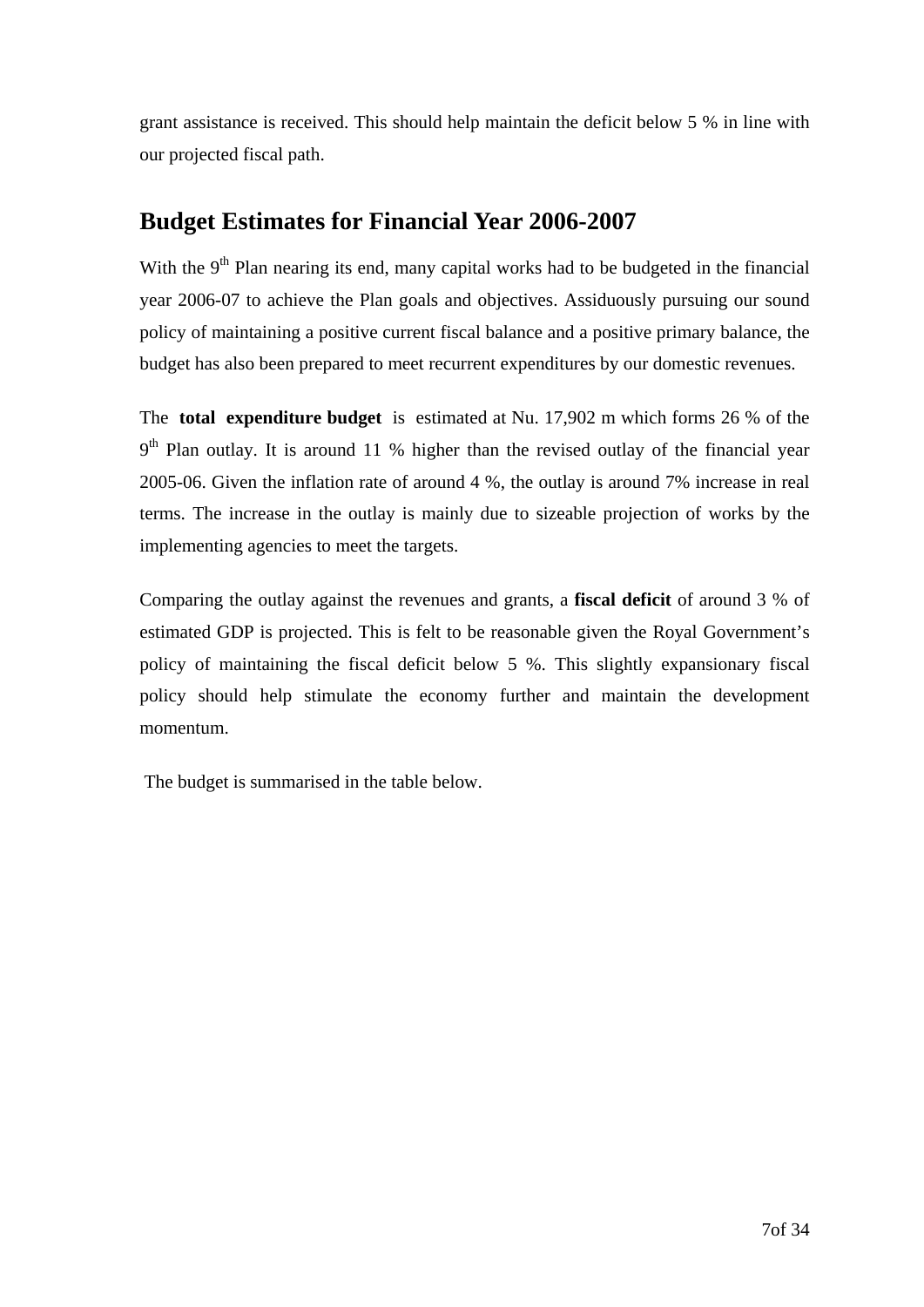#### **NATIONAL BUDGET ESTIMATES Financial Year 2006-07**  (Nu. in millions)

<span id="page-8-0"></span>

| Description                                | Estimates    |       | Percentage |
|--------------------------------------------|--------------|-------|------------|
| <b>TOTAL RESOURCES</b>                     | 16,412.933   |       | 100.00     |
| <b>Domestic Revenue</b><br>L.              | 10,121.982   |       | 61.67      |
| i. Tax                                     | 5,586.850    | 34.04 |            |
| ii. Non-Tax                                | 4,535.132    | 27.63 |            |
| II.<br><b>Other Receipts</b>               | 56.230       |       | 0.34       |
| Ш.<br><b>Grants</b>                        | 6,234.721    |       | 37.99      |
| i. Program Grants                          | 1,194.000    |       | 7.27       |
| $a)$ GoI                                   | 1,050.000    | 6.40  |            |
| b) Others                                  | 144.000      | 0.88  |            |
| ii. Project-tied Grants                    | 5,040.721    |       | 30.71      |
| $a)$ GoI                                   | 3,124.832    | 19.04 |            |
| b) Others                                  | 1,915.889    | 11.67 |            |
| <b>TOTAL OUTLAY</b>                        | 17,901.583   |       |            |
| <b>I. Total Expenditure</b>                | 17,775.963   |       | 100.00     |
| <i>i.</i> Current Expenditure              | 7,961.974    | 44.48 |            |
| ii. Capital Expenditure                    | 9,813.989    | 54.82 |            |
| <b>II. Net Lending</b>                     | 125.620      |       | 0.70       |
| <b>OVERALL BALANCE</b>                     | $-1,488.650$ |       | $-8.32$    |
| <b>Financing</b>                           | 1,488.650    |       | 100.00     |
| i. Project-tied Borrowings                 | 1,287.344    |       | 86.48      |
| Less Repayment                             | 651.803      |       | 43.78      |
| ii. Resource Gap (Change in Cash Balances) | 853.109      |       | 57.31      |

## **Expenditure Budget Outlay**

**Current Expenditure** budget has been estimated at Nu. 7,962 m, which is 10.6 % over the previous year's revised estimates. The increase is mainly on account of the higher salaries and wages bill (Nu. 402 m), and the establishment of two constitutional bodies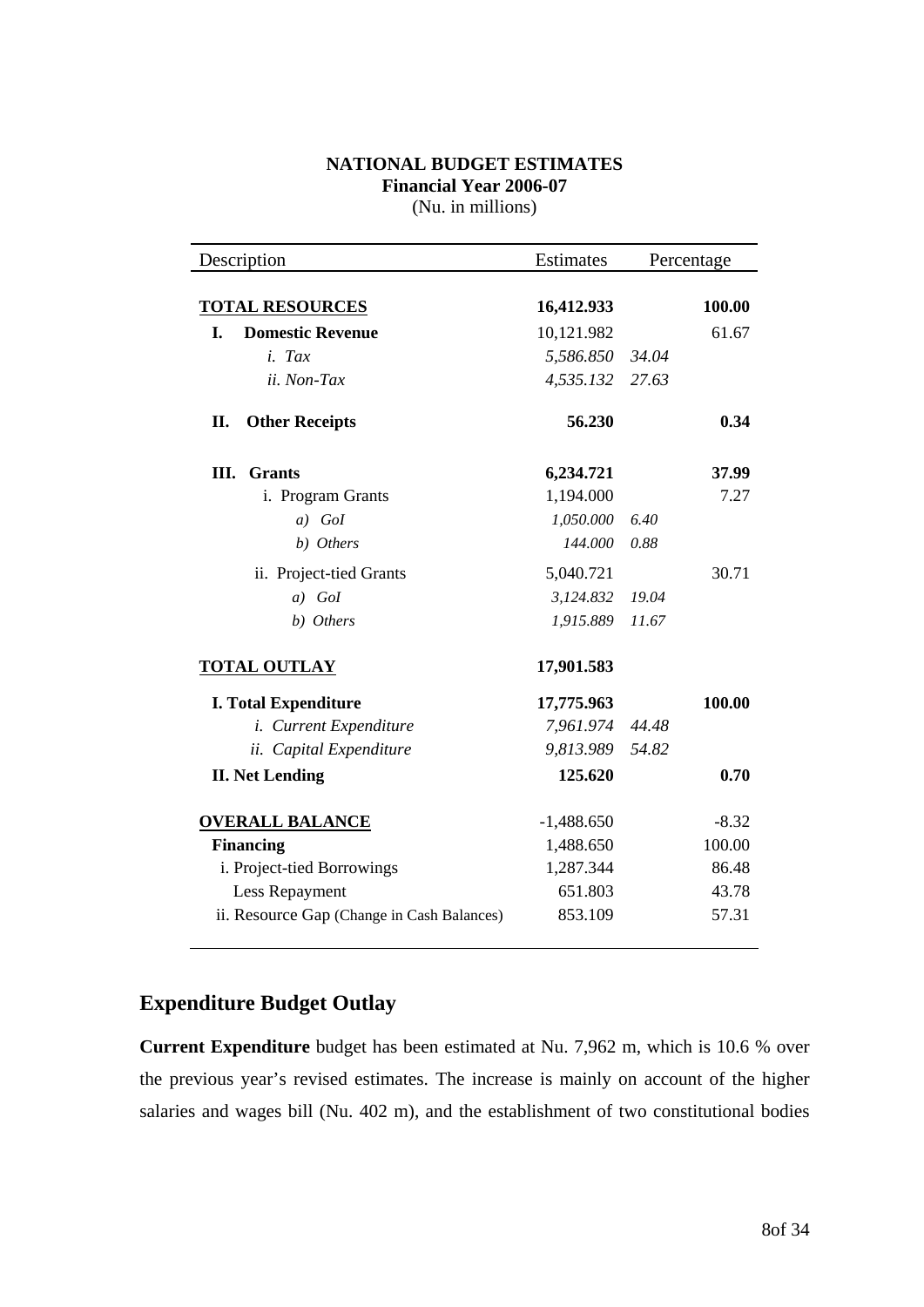<span id="page-9-0"></span>(Nu. 79 m). In the Election Commission's budget, an amount of Nu. 13 m has been included for the mock election activities. The salaries and wages budget is estimated at Nu. 3,403 m, and is around 43 % of the current expenditure budget and 33.6 % of revenues. The 45 % salary increase sanctioned as an allowance last year has now been merged, and a new pay scale has been drawn up.

The *interest payments* amount to Nu. 448 m (Nu. 106 m for internal loans and Nu 342 m for external loans) and are projected to take up only 5.6 % of current expenditures and 4.4 % of estimated revenues.

As in the past, the current expenditures are projected such that they are fully met from the projected domestic revenues.

**Capital expenditures** are projected at Nu. 9,814 m, an increase of around 10 % from the previous year's revised estimates. The major items of capital expenditure are preparatory works for the introduction of the constitution in 2008, construction of the Supreme Court building, continuation in the construction of Referral Hospitals in Mongar and Thimphu, new road constructions, improvements of roads and pre-construction works for Punatsangchhu I and Dagachhu hydro-power projects.

Expenditure projected for construction of buildings accounts for 37 % of the total capital budget. Roads and bridge works account for around 16 %, and 11 % of the capital expenditures are planned for human resources development (HRD).

The *net debt service* amounts to Nu. 755 m (Nu. 474 m for external debt and Nu. 281 m for internal debt), which takes up 7.45 % of revenues.

#### **Dzongkhag and Gewog Expenditure Budget**

A total of Nu. 4,348 m or around 24 % of the total budget has been projected for execution by Dzongkhags. In comparison to the revised financial year 2005-2006 total budget of the Dzongkhags, this represents an increase of around 16 %. From this financial year, the budget for activities such as rural water supply (RWSS), farm roads, power tiller tracks, and budget for agriculture and livestock sectors of the six Eastern Dzongkhags have been decentralised to the Dzongkhags and Gewogs. In order to achieve the objective of providing clean drinking water, emphasis has been given on RWSS by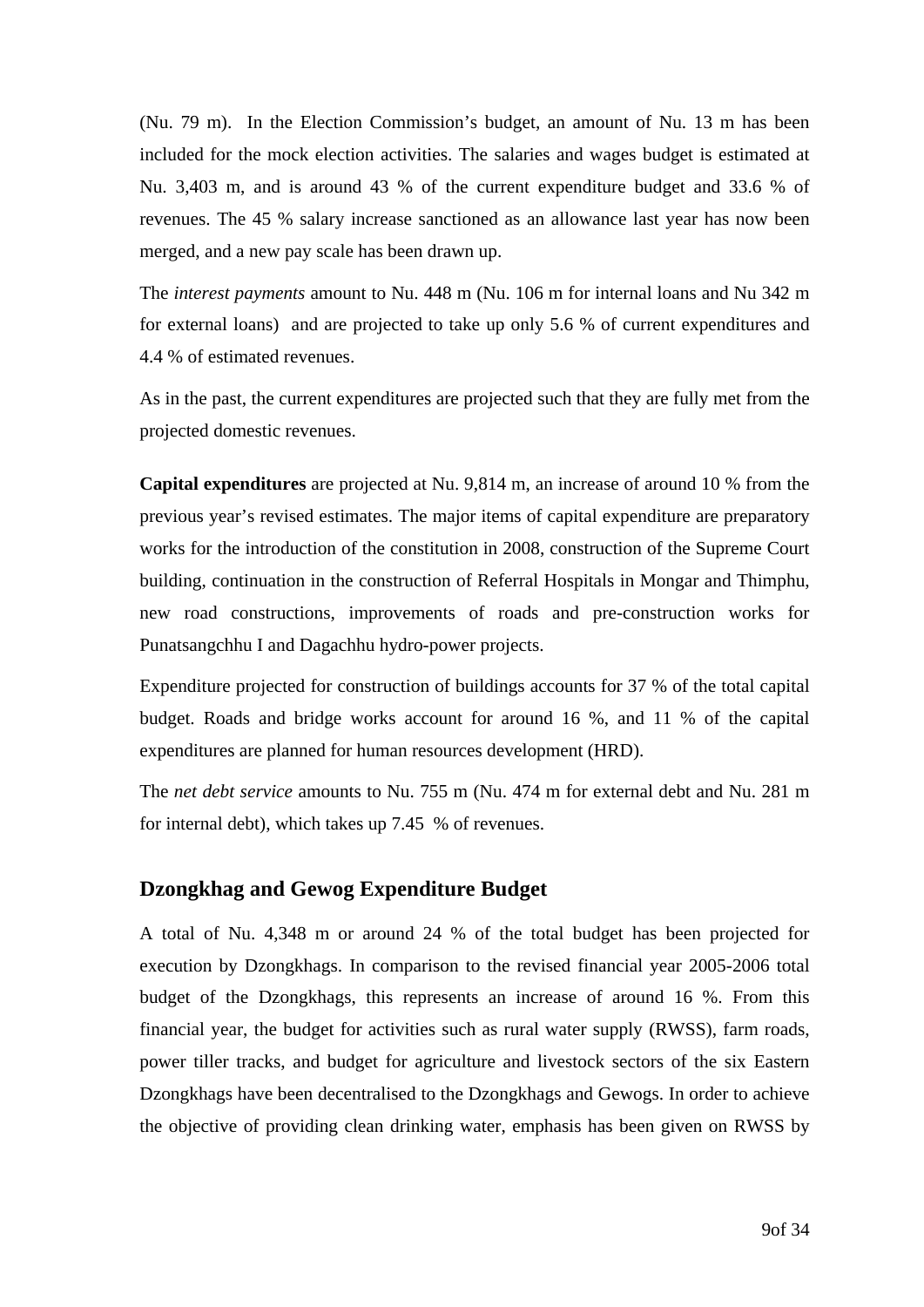providing significant increase in the budget and decentralising the procurement and execution modalities in the construction. To enhance efficiency in local governance, more Gup's office constructions and furnishings for those completed have been given due importance in the budget. Most of the increase provided for the Dzongkhags and Gewogs is on account of capital expenditures (Nu. 2,083 m) which is 48 % of the total outlay for Dzongkhags and Gewogs. The current expenditure budget (Nu. 2,265 m) accounts for around 52 % of their total outlay.

|                                 | 2005-06 Budget    | 2006-07       |            |
|---------------------------------|-------------------|---------------|------------|
| Description                     | Estimate as of    | <b>Budget</b> | % Change   |
|                                 | $31st$ March 2006 | Estimate      |            |
|                                 |                   |               |            |
| <b>Dzongkhag</b>                | 3,204             | 3,760         | 17         |
| Current                         | 2,051             | 2,195         |            |
| Capital                         | 1,153             | 1,565         |            |
|                                 |                   |               |            |
| Gewog                           | 529               | 588           | 11         |
| Current                         | 69                | 70            |            |
| Capital                         | 460               | 518           |            |
|                                 |                   |               |            |
| <b>Combined Dzongkhag/Gewog</b> | 3,733             | 4,348         | % of Total |
| Current                         | 2,120             | 2,265         | 52         |
| Capital                         | 1,613             | 2,083         | 48         |
|                                 |                   |               |            |
| <b>Grand Total</b>              | 3,733             | 4,348         | <b>100</b> |

**Summary of Dzongkhag and Gewog Budget Allocation**  (Nu. in millions)

The Dzongkhags' and Gewogs' budget for the Social Sector accounts for 56 % which includes constructions of schools, RWSS and construction of district hospitals. The Education sector has an outlay of Nu. 1,882 m (43 %) and Health Nu. 547 m (13 %). The share of Agriculture and livestock accounts for Nu. 676 m (16 %) of the total Dzongkhag & Gewog budget outlay.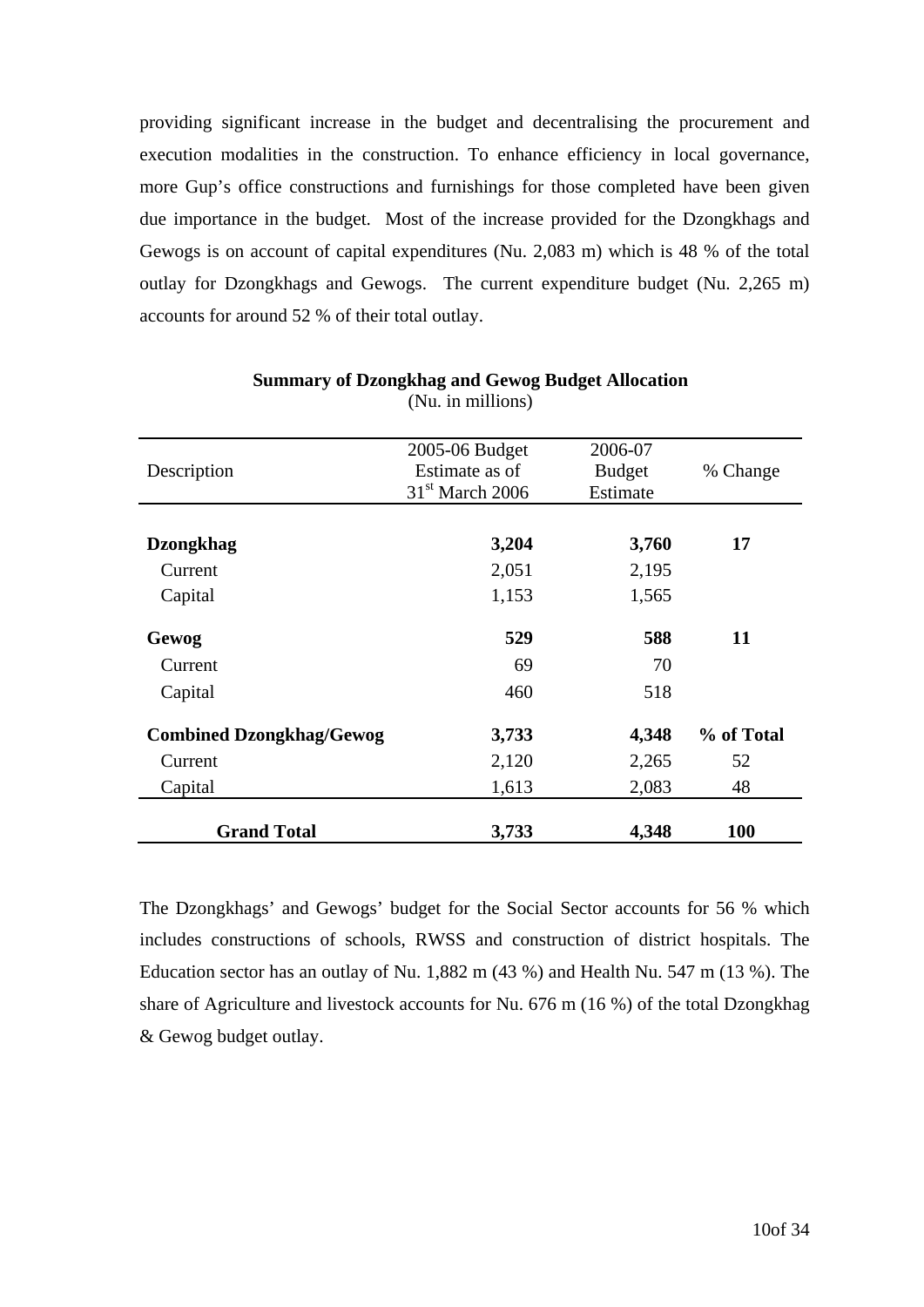## <span id="page-11-0"></span>**Sector Allocations**

Budget allocations by sectors are presented in the table below.

| <b>Sectors</b>                    | <b>Current</b> | Capital    | <b>Total</b> | Percent |
|-----------------------------------|----------------|------------|--------------|---------|
| <b>Social Services</b>            | 2,588.667      | 3,046.184  | 5,634.851    | 30%     |
| Health                            | 938.675        | 1,341.579  | 2,280.254    | 12%     |
| Education                         | 1,649.992      | 1,704.605  | 3,354.597    | 18%     |
| <b>Economic and Public Sector</b> | 1,956.193      | 5,269.313  | 7,225.506    | 38%     |
| Agriculture                       | 957.990        | 1,397.432  | 2,355.422    | 12%     |
| Mining & Manufacturing Industries | 208.967        | 472.484    | 681.451      | 4%      |
| Roads                             | 207.507        | 1,201.593  | 1,409.100    | 7%      |
| Housing & Community Amenities     | 246.277        | 727.215    | 973.492      | 5%      |
| Communications                    | 294.277        | 485.409    | 779.686      | 4%      |
| Energy                            | 41.175         | 985.180    | 1,026.355    | 5%      |
| <b>Cultural Services</b>          | 243.541        | 238.723    | 482.264      | 3%      |
| <b>General Public Services</b>    | 2,725.541      | 1,259.769  | 3,985.310    | 21%     |
| <b>Public Debt Services</b>       | 448.032        | 1,154.063  | 1,602.095    | 8%      |
| Repayment                         | 448.032        | 651.803    | 1,099.835    | 6%      |
| Lending                           |                | 502.260    | 502.260      | 3%      |
| <b>Total</b>                      | 7,961.974      | 10,968.052 | 18,930.026   | 100%    |

**Sector Allocation for 2006-2007 Budget**  (Nu. in millions)

#### **Social Services**

#### **Health**

The Royal Government has given priority to the social sector in all its five year plans, and the Health sector has been allocated around 12 % of the total budget annually. Accordingly, its total allocation in the new financial year is Nu. 2,280 m, comprising of Nu. 939 m for current expenditure accounting for 12 % of total current expenditures, and Nu. 1,342 m for capital expenditures, which makes up 12 % of the total capital expenditure outlay. Significant activities projected in the budget are Rural Water Supply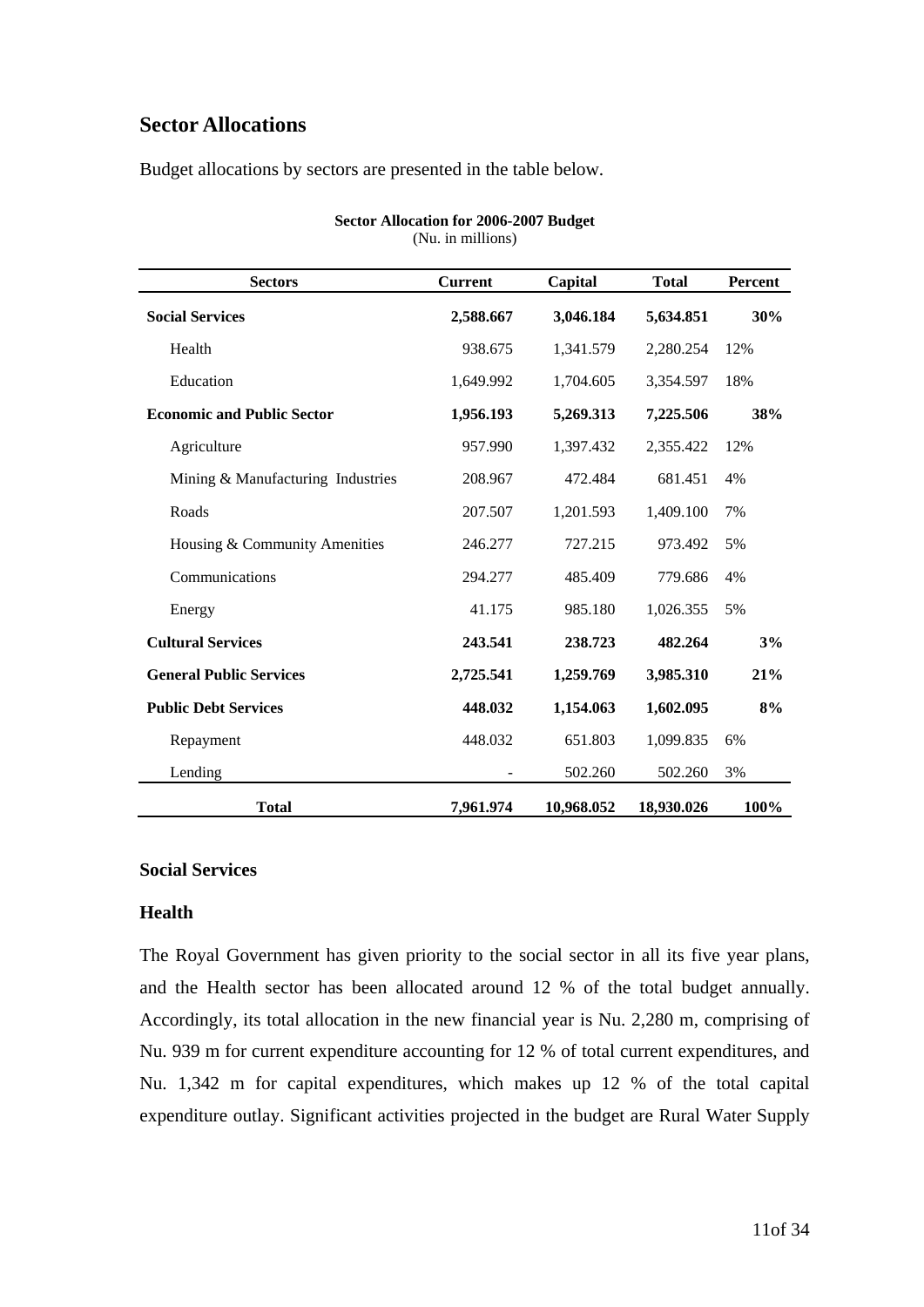<span id="page-12-0"></span>construction and rehabilitation with a budget of Nu. 108 m, the construction of hospitals with a budget of Nu. 728 m, and the construction of Public Health Laboratory in Thimphu (Nu. 46 m). Other important components are the continuous support to reproductive health and HIV/AIDS programmes with a provision of Nu. 116 m.

Intensification of HRD through appropriate trainings, up-gradation courses and continuing education are a priority area for which a budget of Nu. 103 m has been kept to cover both short-term and long-term courses. Placing importance on the information, education and communications aspects on health-related issues, a sum of Nu. 12 m has been budgeted for the purpose.

I'd also like to inform the honourable members that the Royal Government spends substantial amounts annually for the people by providing free medical services outside the country. In the new budget, we have estimated a sum of Nu. 86.34 m including the cost of offices in Kolkatta, Vellore and Gauhati in India.

#### **Education**

In accordance with the Royal Government's continued emphasis on this important sector, 18 % of the total budget has been allocated with a sum of Nu. 3,355 m. This comprises of Nu. 1,705 m for capital expenditure, which is 16 % of total capital expenditure outlay, and Nu. 1,650 m for current expenditure, which is 21 % of total current expenditure outlay. The capital budget includes expansion of educational infrastructure necessary to keep up with the rising demand. The budget covers 33 on-going school constructions for which a provision of Nu. 615 m has been made. Continued emphasis is placed on the development of human resources with Nu. 259 m for undergraduate courses and continuing education and skill development for teachers.

For tertiary education, a total budget of Nu. 440 m has been allocated under the Royal University's programmes. This includes funds for the on-going construction of Rigzhung Institute at Tagtse in Tongsa, and the expansion and renovation of facilities at Sherubtse College.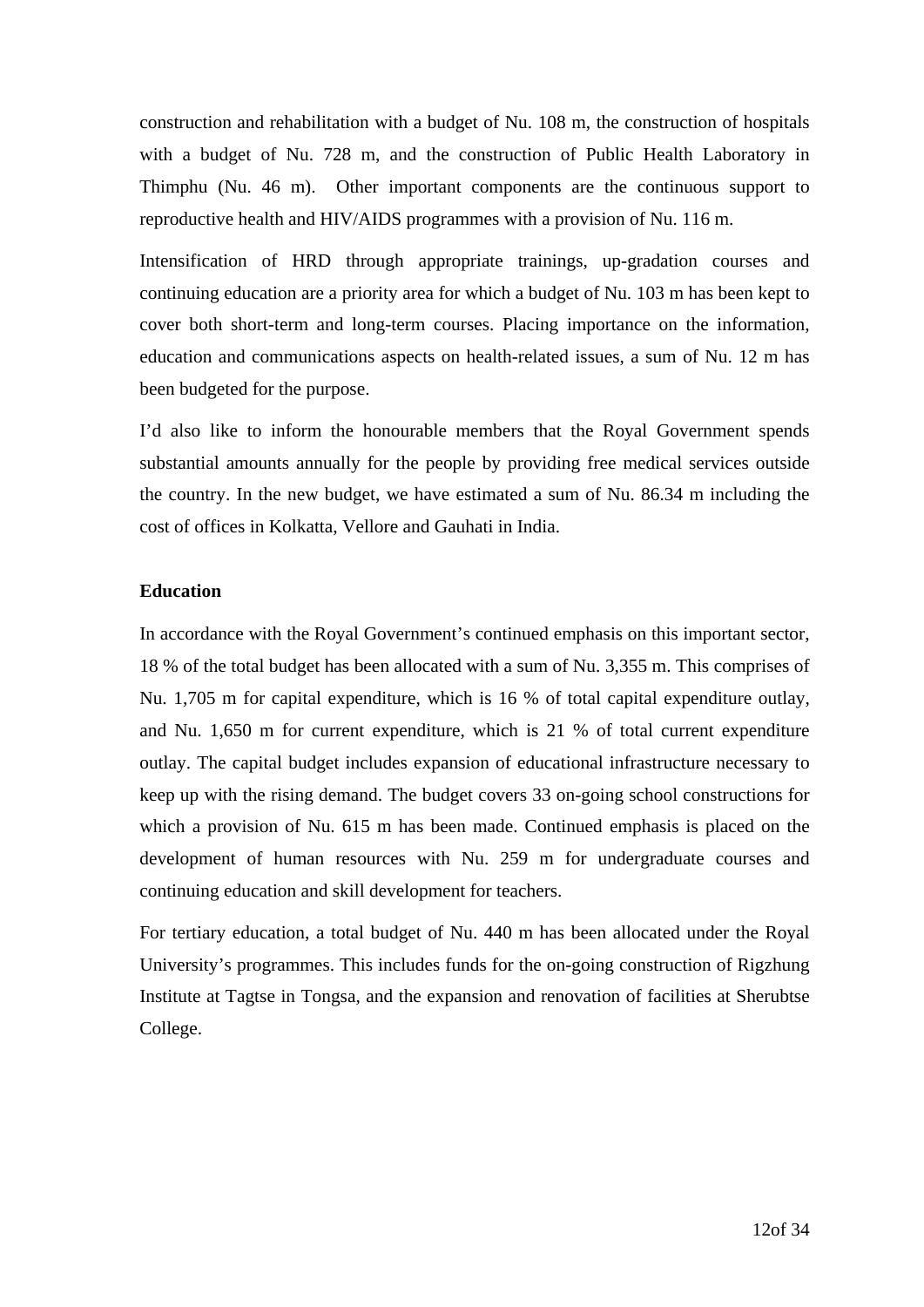#### <span id="page-13-0"></span>*Human Resources Development*

Besides the above, the Royal Government also spends large amounts annually for Human Resources Development other than in-country education. These are post-graduate studies abroad, various other trainings of all kinds, both within and outside the country, including farmers' trainings and study tours. The allocations are in the budgets of the various sectors. In this year's budget, these total up to a sum of Nu. 1,057 m (10.8 % of the capital budget). This is a reflection of the importance the Royal Government places on the development of its human resources, as one of the pre-requisites of a nation's socioeconomic development is a well-educated and well-trained population.

#### **Agriculture**

With 69 % of our population dependent on subsistence farming for their living, the Royal Government continues to place high importance on this sector. 12 % of the total budget is allocated to this sector with a sum of Nu. 2,355 m. Some of the significant activities for which funds have been allocated are constructions of Quarantine stations (Nu. 20 m), Development of infrastructure for animal health like construction of laboratories & hospitals (Nu. 44 m), and Commercial pig and poultry breeding programme (Nu.51 m). It also covers the constructions of 31 new irrigation channels, 54 farm roads including power-tiller tracks and 32 Renewable Natural Resources centres, for which a budget provision of Nu. 360 m has been made. All these activities are directed towards improving farmers' incomes, market access and food self-sufficiency of the people.

#### **Industrial and Private Sector Development**

One of the Royal Government's key strategies for economic growth and for creating employment opportunities has been to encourage the development of industries and the private sector. One of the main constraints in setting up new industries has been the lack of adequate infrastructure namely industrial estates. To address this issue, the budget covers the continued works on the development of the Pasakha Industrial Estate (Nu.59m) and the Dhamdum Industrial estate (Nu. 7 m). Besides, a sum of Nu. 82 m has been budgeted for Tourism development. The preparatory works for the establishment of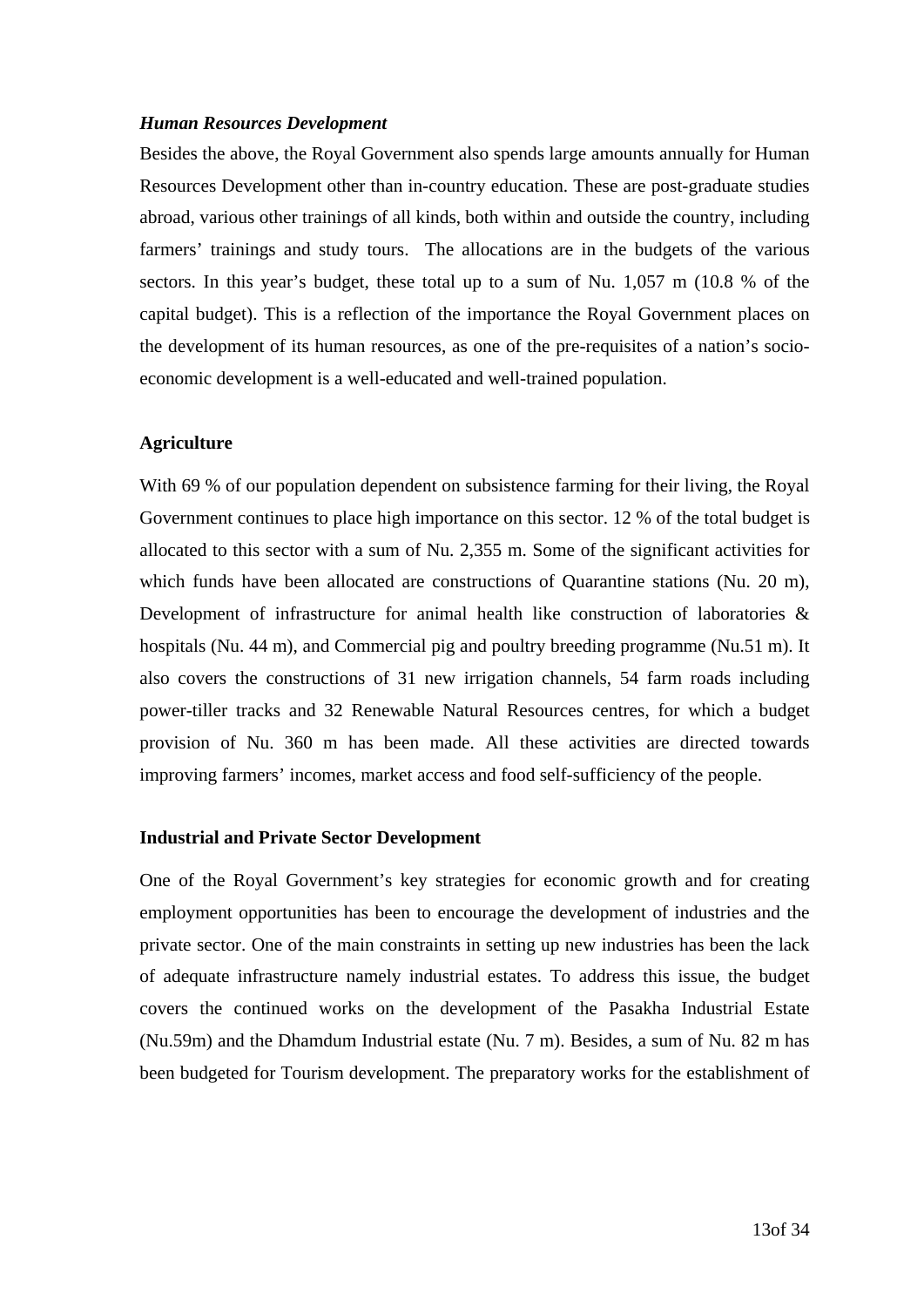<span id="page-14-0"></span>a dry port in Phuentsholing will be continued in this fiscal year and a sum of Nu. 12 m has been allocated, mainly for the acquisition of land and buildings.

#### *Vocational Training and Employment*

Another constraint the private sector has been facing is the lack of skilled workforce. This has also been found to be the main cause of unemployment among the youth. With 153,577 students studying in our schools, the need to equip them with the necessary skills has been felt to be of extreme importance in recent times. Therefore, focus is being given on the expansion of access to vocational education and training. In the new financial year, a sum of Nu. 10.653 m has been allocated to open two new institutes, one in Sarpang and the other in Bumthang,

To create new skills and opportunities, 300 slots have been made available for call centre training (200 to be trained in-country and 100 to be trained in India) and 10 more have been selected for two-year diploma course on Art Photography and Media. For these, Nu. 4 m has been included in the budget.

To accommodate larger number of training seekers, apprenticeship programme in collaboration with the private enterprises have been started. The apprenticeship programme has so far trained 177 trainees who are gainfully employed. Currently, there are 92 trainees who will graduate soon. For this programme, Nu. 9 m has been budgeted.

Employment and private sector development should further be enhanced by the Entrepreneurship Development Programme. Those who successfully undergo this training are eligible for loans up to Nu. 1 m. The Credit Guarantee Scheme introduced in 2003 with an initial capital of Nu. 2 m is also helping generate businesses for small entrepreneurs.

#### *Direct Assistance to the Private Sector*

Besides the above, as reported in the previous year's budget presentation, direct assistance in the form of significant **tax incentives** have been given to the private sector since 2003. The costs were as given in the table below. In terms of tax incentives, the total cost to the exchequer in 2005 was Nu. 789 m. Industries also gain substantially in terms of the lower power rates. For 2004, the benefit is estimated at Nu. 27 m.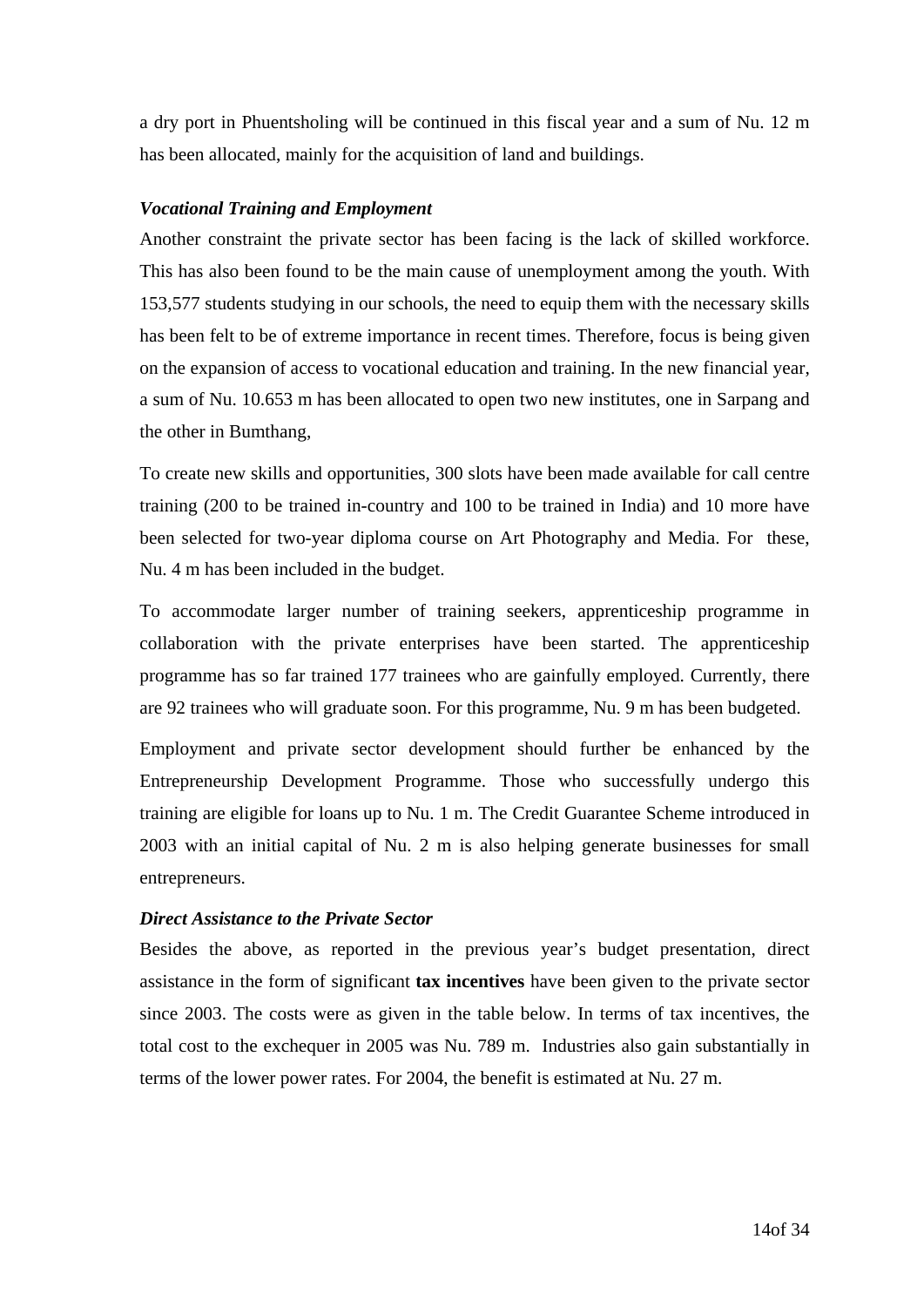<span id="page-15-0"></span>

| <b>Type of Assistance</b>                  | 2003    | 2004    | 2005    |
|--------------------------------------------|---------|---------|---------|
| 1. Corporate/Business Income Tax Exemption | 17.755  | 34.900  | 29.438  |
| 2. Customs Duty Exemption                  | 38.805  | 51.821  | 322.039 |
| 3. Sales tax exemption                     | 517.407 | 480.389 | 437.526 |
| <b>Total in terms of Taxes</b>             | 573.967 | 567.110 | 789.003 |

**Assistance Granted to Private Sector**  (Nu. in millions)

The Government is in the process of evaluating the impact of these incentives, and depending on the results, the scheme will be revised appropriately.

#### **Roads**

This sector will continue to receive a high share in the budget as road transport is the main mode of transportation of goods and services in the country. Thus, in 2006-07 budget, a total allocation of Nu. 1,409 m has been made for the sector. Its capital budget has been estimated at Nu. 1,202 m, which accounts for around 11 % of the total capital outlay. A sum of Nu. 587 m has been earmarked for the regular maintenance of roads including resurfacing and improvements, representing 42 % of total roads sector budget. However, this allocation does not include the cost of monsoon-damaged road restoration works as it is not possible to assess the costs. Additional budgets are provided during the year after verifications are carried out.

For the constructions of new roads, a sum of Nu. 538 m is kept, which forms 38 % of the total roads sector budget. Some notable ones are Kuenselphodang road (Nu. 30 m), Urban roads in Thimphu core city (Nu. 89 m), Fly-over on the Thimphu-Babesa Expressway (Nu. 30 m), Gyelpozhing-Nganglam road (Nu. 100 m), Gongphu–Panbang road (Nu. 30 m), on-going construction of Nangar-Ura road (Nu. 50 m) and Samtse-Phuntsholing highway (Nu. 40 m). In addition, there are other road works being executed by the Government of India through Project Dantak. They are the completion of the Pasakha-Manitar road, the double-laning of the Babesa-Phuntsholing highway, and works on double-laning of Chhudzom-Paro highway.

There is also a provision of Nu. 92 m for new bridge constructions like the bridges on the Thimphu/Babesa Expressway, Pangsurmani bridge and Mathanguri bridge. This does not include the construction of bridges executed directly by donor agencies.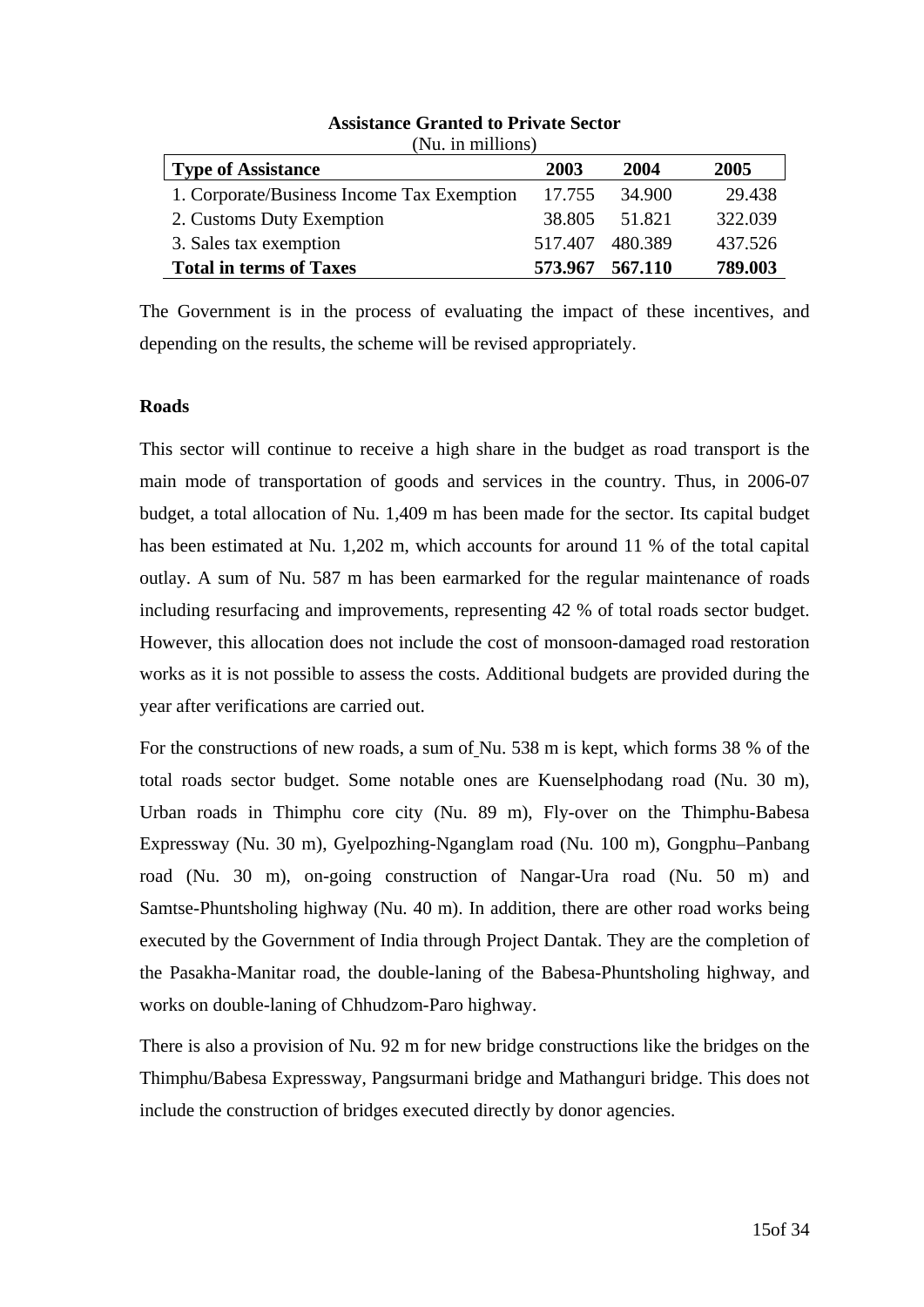#### <span id="page-16-0"></span>**Urban Development, Housing and Public Amenities**

A total budget of Nu. 973 m, or around 5 % of the total budget outlay, has been earmarked for this sector. As Thimphu city is rapidly growing with increasing population, the Royal Government has drawn up a structural plan for the extended city area. For this, a sum of Nu. 58 m is provided as subsidy to the Thimphu City Corporation to develop and improve its facilities and the basic infrastructure for the extended areas.

The government support to housing is mainly focussed on low-income housing in the Thimphu city and in the Dzongkhags. The other notable and urgent works included in the budget are the construction of residences for the ministers, constitutional post-holders and National Council members, Secretariat building construction, Supreme Court building construction and construction of residences for the National Assembly members.

#### **Communications & Transport**

An allocation of Nu. 780 m or around 4 % of the total outlay has been made for this sector. Significant new activities in this sector include subsidy to the Bhutan Broadcasting Service (BBS) amounting to Nu. 334 m. The major activities of the BBS include the construction of TV repeater stations to broaden the TV coverage in the country. This will not only improve the coverage of BBS transmission but also help in creating people's awareness on the general elections to prepare for the first National Elections in 2008.

In the Surface Transport sector, a sum of Nu. 17 m has been budgeted to procure traffic safety equipment and Nu. 36 m for the construction of regional transport offices in Phuentsholing, Mongar and Paro.

The Civil Aviation sector has been provided with a budget of Nu. 208 m. The major items include the expansion of the taxiing area, construction of smoke chamber and rescue tower, and procurement of safety equipment and spares, river protection and internal road resurfacing at the airport. It also includes Nu. 137 m as subsidy to the Druk Air Corporation for covering its loan interest payments. As reported last year, it is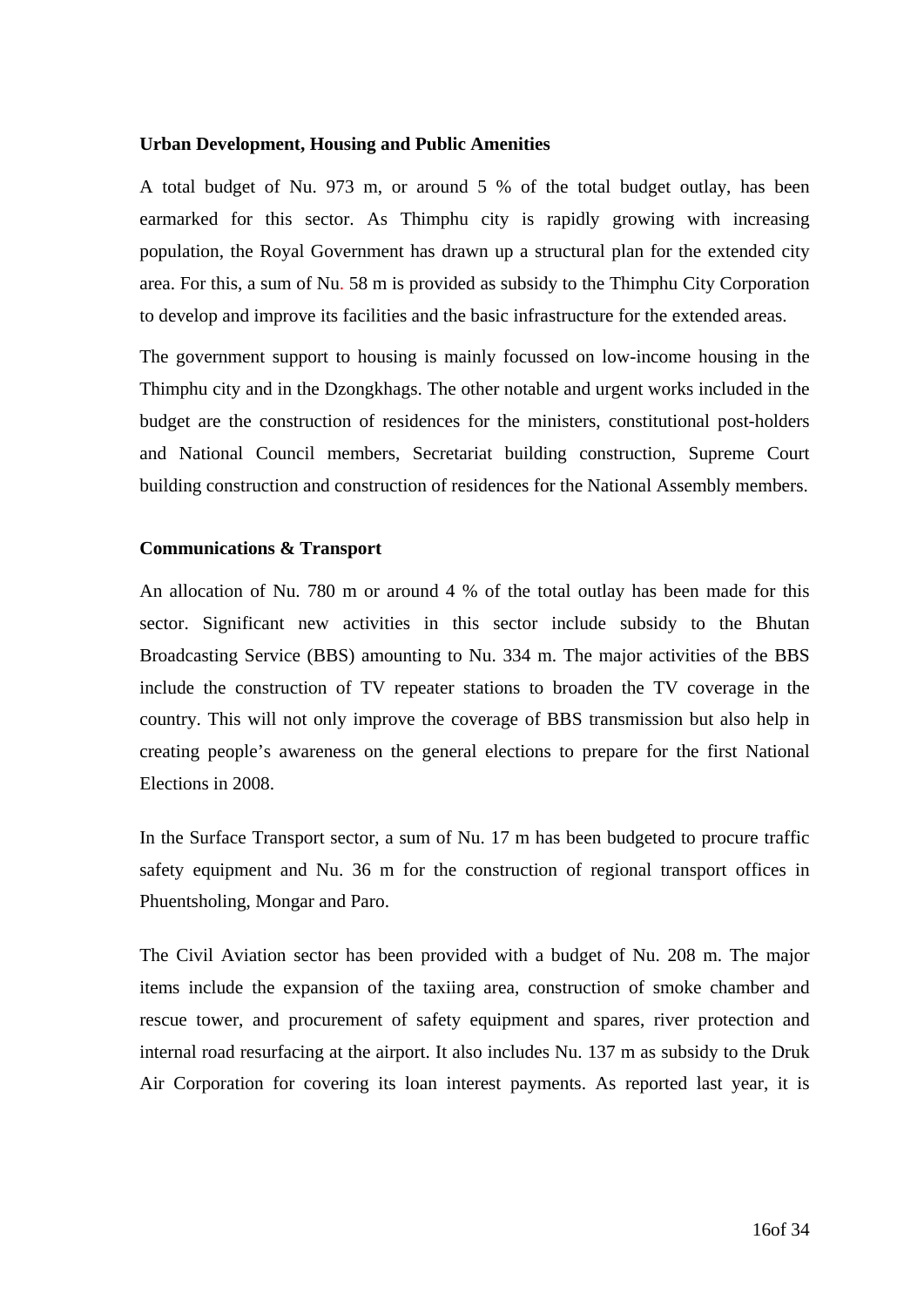<span id="page-17-0"></span>necessary to continue subsidy to the corporation, given that its avenues for profitable operations is extremely limited.

In the Information and Communications Technology (ICT) sector, a sum of Nu. 15 m has been budgeted for continuation of the E-Governance project. Other provisions include Nu. 14 m for expanding the East/West fibre-optic band connectivity, Nu. 4 m for the *localisation of Dzongkha language in open source*, and Nu. 10 m for the Dzongkhag local area network and Internet connection.

For continuing the works on providing telecommunications facilities to the rural areas, a budget of Nu. 361 m has been earmarked from the loan of Euro 16 m availed from DANIDA. The project will be completed by November 2006, and in the current budget the project will focus on the extension of telephone services to 84 Gewogs using wireless local loop.

#### **Energy**

Nu. 1,026 m has been allocated to this sector, and one of the most important programmes is the continuation of rural electrification project. About 8,000 rural households under various Dzongkhags are expected to receive electricity connection in the new financial year.

Further, a sum of Nu. 302 m is set aside for carrying out the works on Tingtibi-Tongsa-Bumthang transmission line, Nu. 163 m for Deothang-Rangia transmission line and Nu. 25 m for Thimphu-Paro Sub-Transmission and Distribution works. These works could not be carried out in the previous year as projected because of delays in cost finalisation. A sum of Nu. 318 m has been earmarked for pre-construction works of Punatsangchhu-I, Detailed Project Reports (DPR) for Punatsangchhu II and the Mangdechhu power projects as well as for the construction of the Dagachhu power project. However, as the Honourable members are aware, projects related to power generation are kept outside the budget to avoid distortion.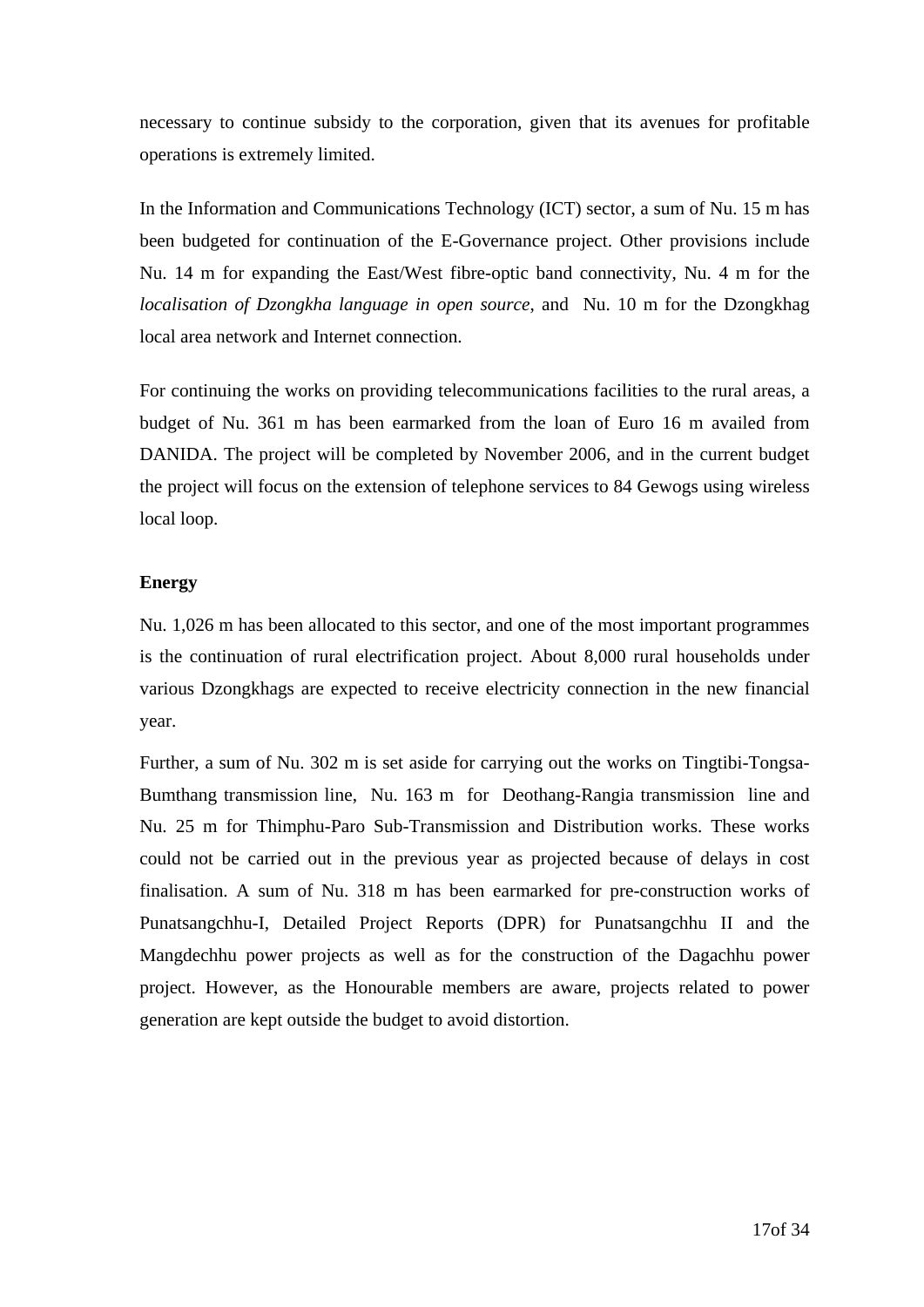#### <span id="page-18-0"></span>**Cultural Services**

Under this sector, a sum of Nu. 482 m is budgeted for constructions and restoration of Dzongs, temples and monasteries. Some of the major works include the continuation of the constructions of Tsirang Dzong (Nu. 30 m), Chhukha Dzong (Nu. 25 m) and Jigmechheoling Datshang in Sarpang (Nu. 14 m). The major restoration works are those of the Semtokha Dzong (Nu. 31 m), the Tongsa Ta Dzong (Nu. 50 m) and the Tashigang Dzong (Nu. 4 m for preliminary works).

#### **General Public Service**

The total budget for this service is Nu. 3,985 m or around 21 % of the total expenditure outlay. This includes the administrative budget of certain line Ministries, Dzongkhag administrations and the autonomous agencies.

#### **Public Debt Service**

The total provision under this head is Nu. 1,602 m which includes Nu. 1,100 m for debt service (around 6 % of the total expenditure budget or 11 % of the total estimated revenue) and Nu. 502 m for on-lending.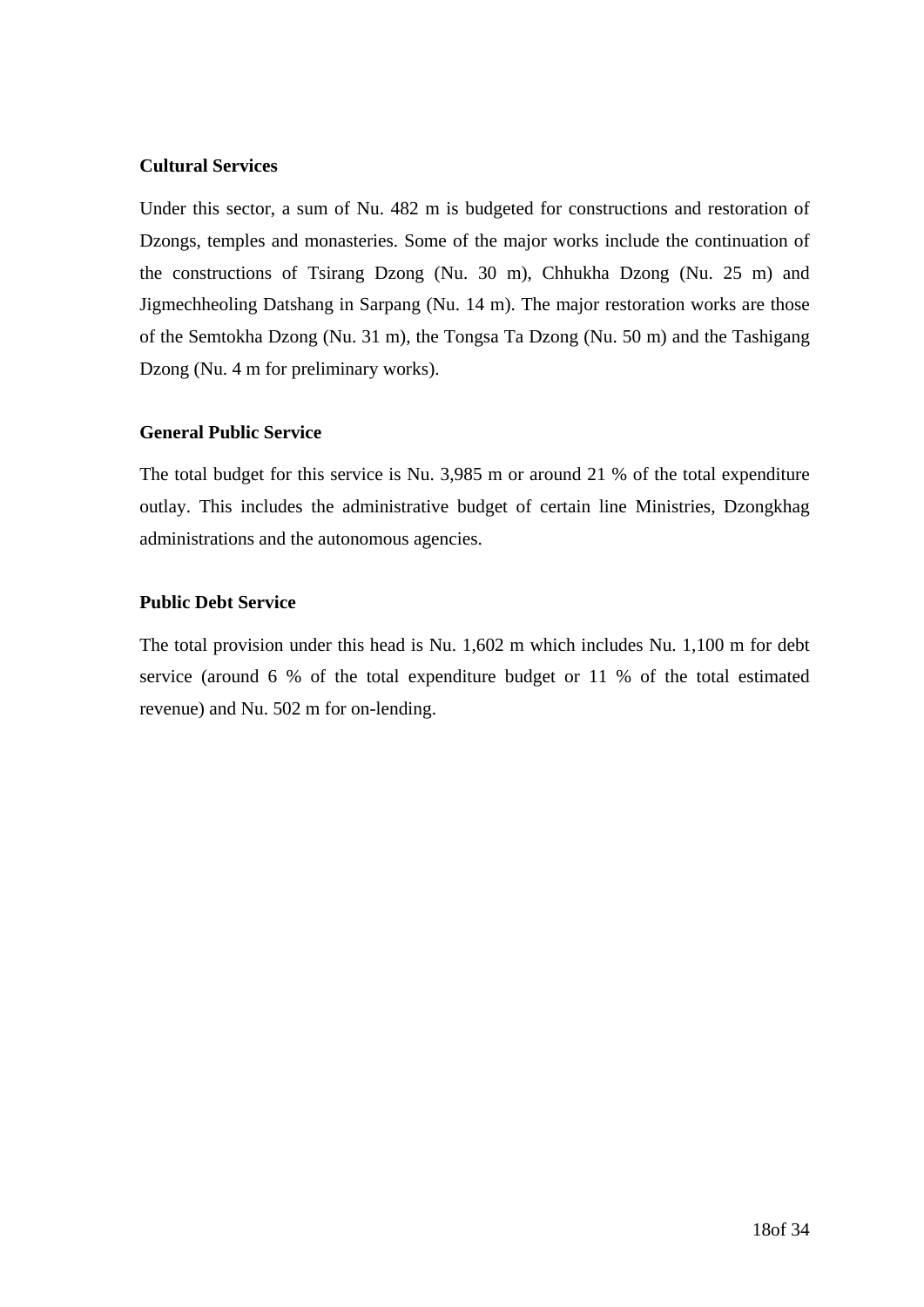#### <span id="page-19-0"></span>**Resources**

#### **Domestic Revenue**

On the resources side, **domestic revenues** are estimated at Nu. 10,122 m or an increase of around 37 % from the original estimates of the 2005-06 financial year. The primary balance (i.e. against current expenditures net of interest payments) is projected at a positive of 24 %, and the current balance at a positive of 21 %, thus more than covering the current expenditures fully. The **tax revenue** is estimated to be 55 % of the total internal revenue and 11 % of the estimated GDP.

While a modest growth is also expected from the personal income taxes and sales taxes with the higher growth in GDP, the growth is largely projected on account of the commissioning of the Tala project. Once again, the farsighted policy of His Majesty the King in establishing large hydro-power projects is bringing us closer to economic selfreliance. The Chhukha Hydro-power Corporation which was commissioned in 1988 has ever since been the backbone of our economy, contributing more than 35 % of our revenues. Now with the Kurichhu and the Tala projects, the contributions of such hydropower projects will be much higher, in bringing to fruition the national goal of economic self-reliance.

The details are as shown in the table below.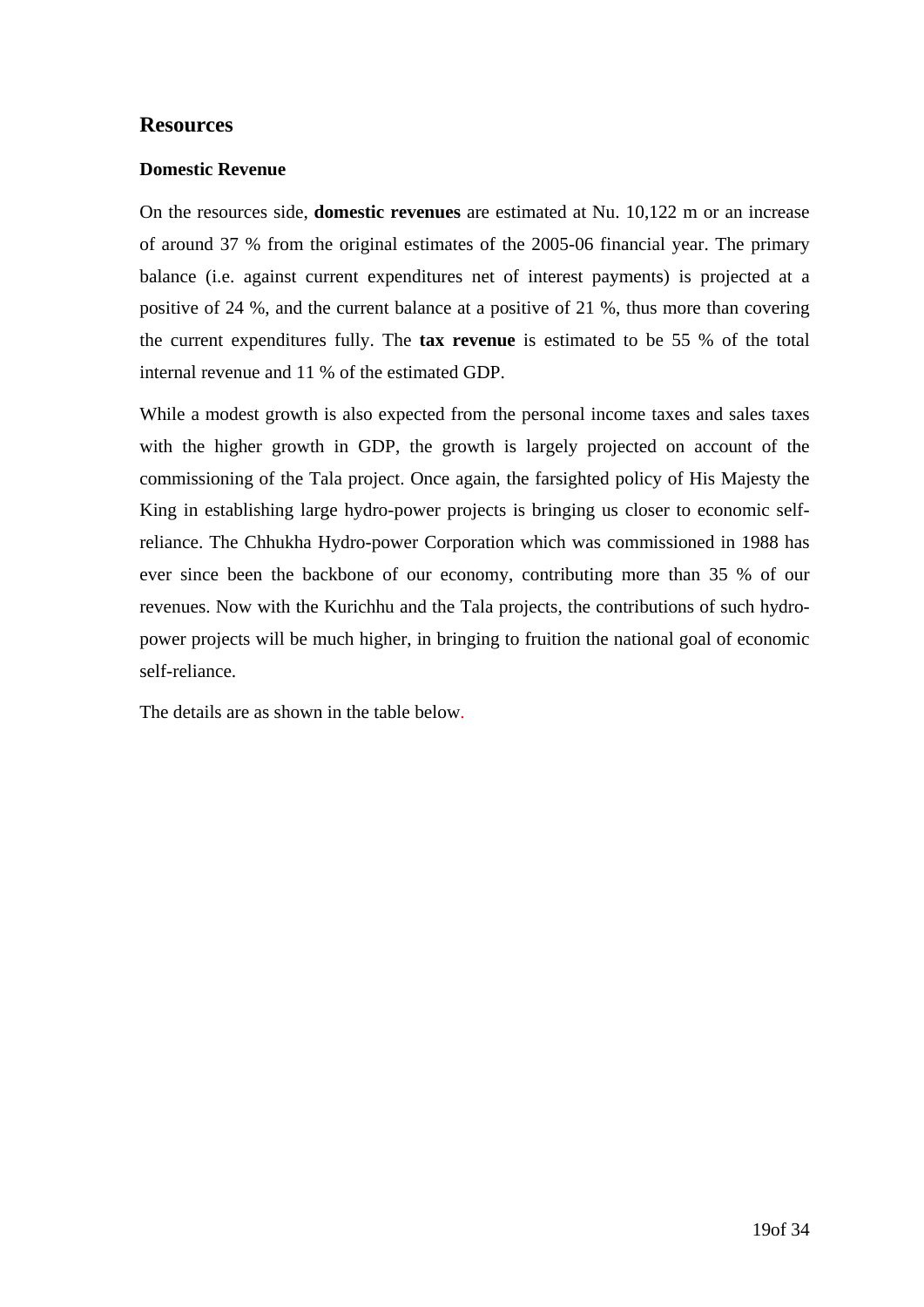#### **DOMESTIC REVENUE PROJECTIONS**

#### **Financial Year 2006-07**

(Nu. in millions)

| Sl. No.        | Sources of Revenue                    | Amount     | Percentage |
|----------------|---------------------------------------|------------|------------|
| $\mathbf{A}$   | TAX REVENUE (1+2)                     | 5,586.850  | 55.20      |
|                | <b>I</b> Direct Tax                   | 3,061.010  | 30.24      |
| 1              | Corporate Income Tax                  | 1,988.277  | 19.64      |
| 2              | <b>Business Income Tax</b>            | 341.014    | 3.37       |
| 3              | Salary Tax / Personal Income Tax      | 146.416    | 1.45       |
| $\overline{4}$ | <b>Other Tax Revenue</b>              | 585.303    | 5.78       |
|                | <b>II</b> Indirect Tax                | 2,525.840  | 24.91      |
| 5              | <b>Sales Tax</b>                      | 781.038    | 7.72       |
| 6              | <b>Export Tax</b>                     | 0.894      | 0.01       |
| $\tau$         | <b>Excise Duty</b>                    | 1,516.406  | 14.98      |
| 8              | <b>Import Duty</b>                    | 223.176    | 2.20       |
| 9              | Other Tax Revenue                     | 4.326      | 0.04       |
| $\bf{B}$       | <b>NON-TAX REVENUE</b>                | 4,535.132  | 44.80      |
| 10             | Administrative Fees & Charges         | 215.285    | 2.13       |
| 11             | Capital Revenue                       | 217.568    | 2.15       |
| 12             | Revenue from Govt. Depts./ Agencies   | 86.565     | 0.86       |
| 13             | Dividends                             | 3,460.813  | 34.19      |
| 14             | <b>Transfer of Profits</b>            | 271.701    | 2.68       |
| 15             | Other Non-tax Revenue                 | 8.246      | 0.08       |
| 16             | <b>Interest from Corporations</b>     | 274.954    | 2.72       |
|                | <b>TOTAL NATIONAL REVENUE (A+B+C)</b> | 10,121.982 | 100.00     |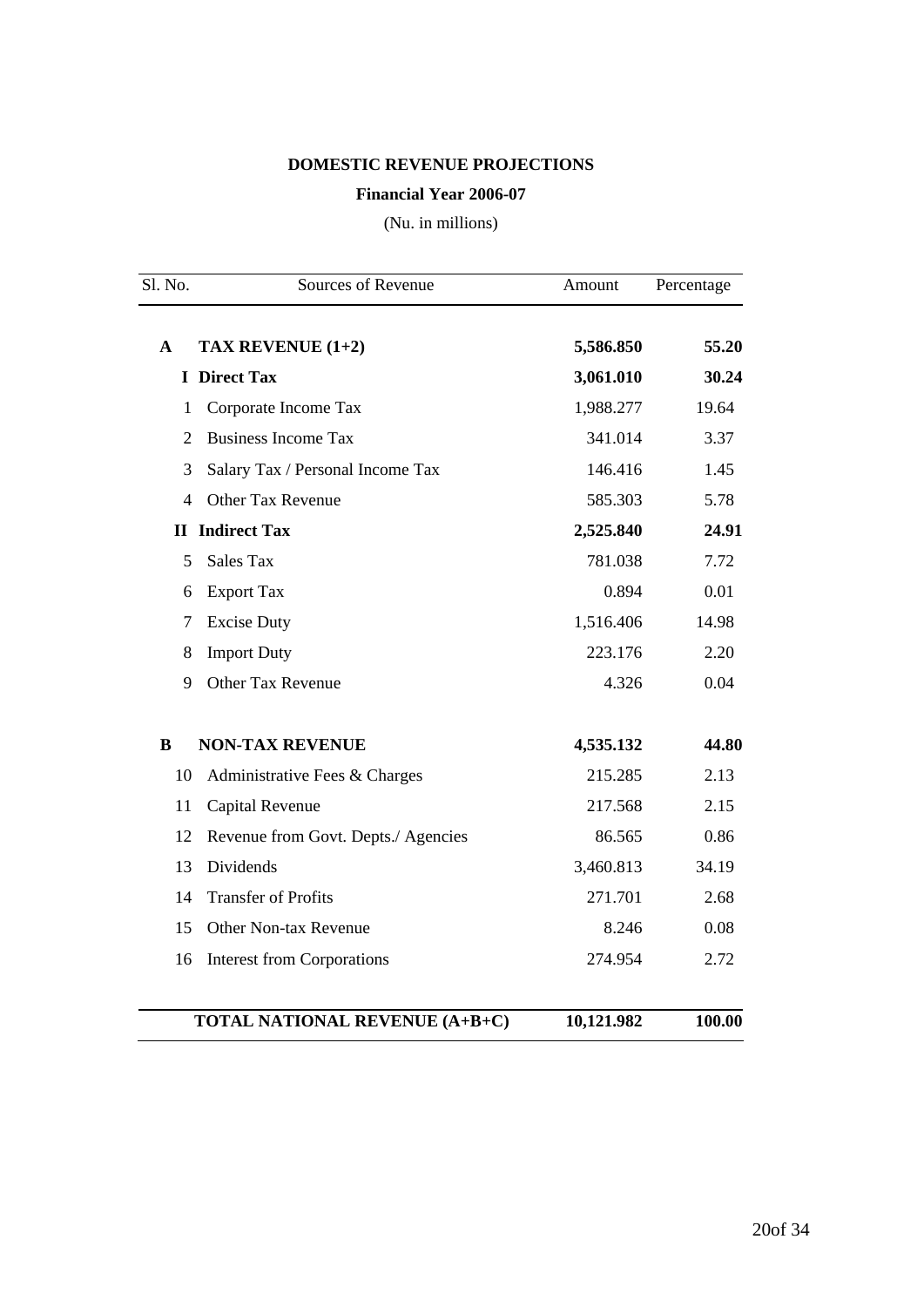#### <span id="page-21-0"></span>**External Resources**

Over the revised 2005-06 budget, external **Grants** utilisation is expected to increase by about 12 %, covering at least 67 % of the total outlay. The increased projection is mainly on account of the advanced stages of projects under the GoI's assistance programme. However, as previously finalised with the Government of India, the Program Grant for this year is 40 % less from that of the previous year. In spite of this change, the Government of India remains the single largest development partner for Bhutan.

The utilisation of concessional **Loan** proceeds is programmed at around the same level as at that of the previous year.

## **External Assistance**

As reported last year, the Ninth Round Table Meeting (RTM) for Bhutan was held on  $15<sup>th</sup>$  and  $16<sup>th</sup>$  of February 2006 in Geneva. The RTM is the highest-level forum for aid coordination and policy dialogue between the Royal Government and its development partners. The Ninth RTM witnessed a high-level representation from 14 bilateral donors and 26 multilateral and other development agencies, numbering over one hundred participants. This is a clear reflection of the friendship and support that Bhutan enjoys in the international community, and the recognition of the donor countries for the proper utilisation of external assistance.

In contrast to the past RTMs, the ninth RTM was of paramount importance for the fact that it was held at the preparatory stage of the Tenth Plan and in a period preceding profound political changes in the country. The broad thematic presentations on Governance; Decentralization and Development; Private Sector Development & Youth Employment; Poverty Reduction & the Millennium Development Goals (MDGs); 10<sup>th</sup> Plan Priorities and Financing for Development were made during the RTM. The Ministry of Finance is pleased to inform the honourable members that all development partners commended the extraordinary achievements of Bhutan in the social sector, which was reflected in its progress from a low level to a medium level of human development. They attributed this to the high social-sector spending, which was significantly above the international norms.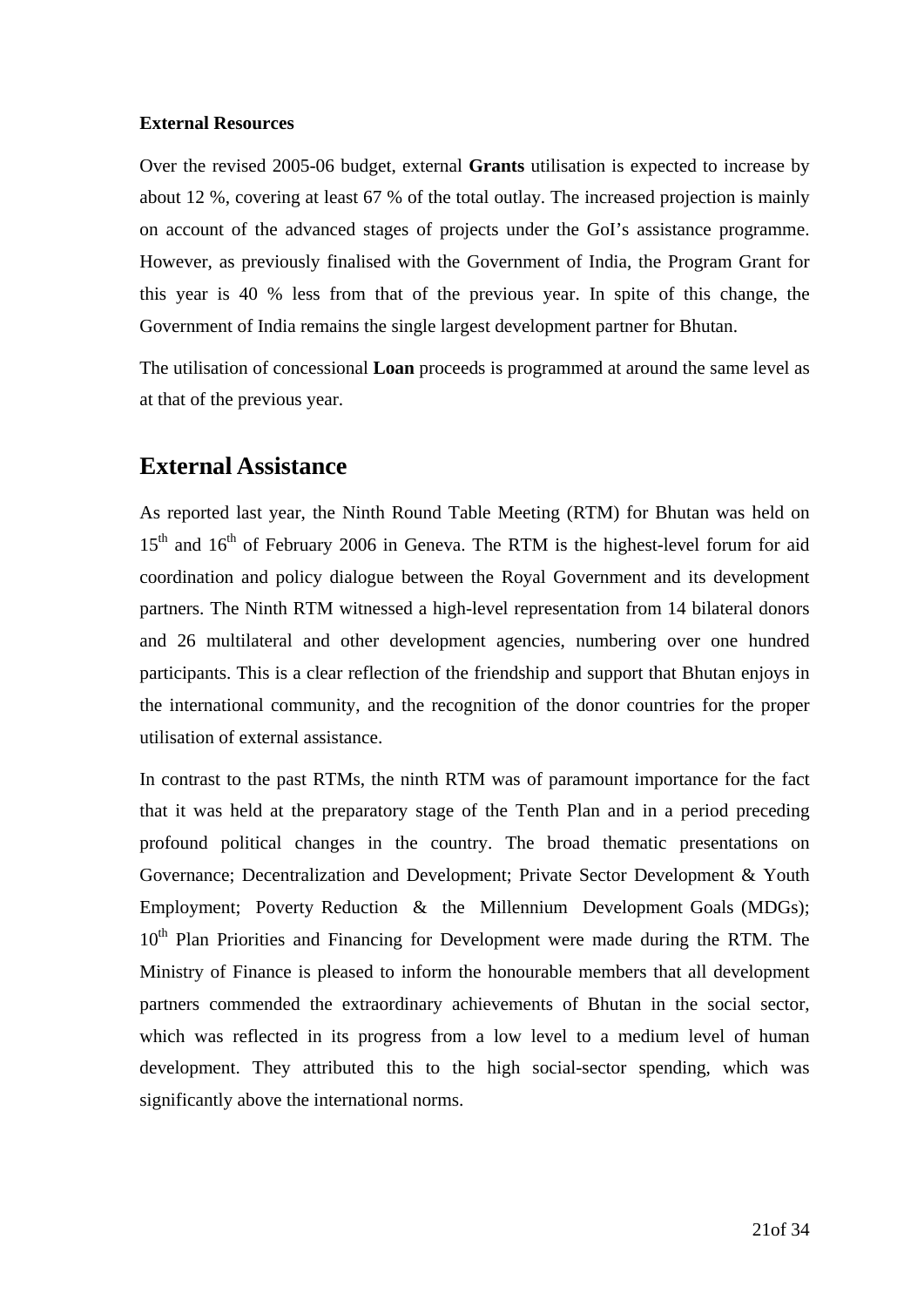<span id="page-22-0"></span>The development partners expressed their strong willingness to support Bhutan in its efforts especially given the democratic and political changes taking place in the country. They also expressed their support for poverty reduction in the  $10<sup>th</sup>$  Plan and for the attainment of the MDGs, which call for an expanded public investment program, particularly in rural economic and social infrastructure.

The Royal Government also gave the commitment of continuing to ensure the judicious use of all resources and the highest levels of transparency and accountability. Many of the important donors were also willing to move towards the modality of budget support, and that is an indication of the confidence that the development partners have in the ability of the Royal Government to utilize resources well.

On behalf of the Royal Government and the people of Bhutan, the Ministry of Finance would like to once again thank all our development partners, especially India, Bhutan's oldest and closest friend, for the generous support and good will towards Bhutan. We also take this opportunity to assure all our development partners that it is certainly not the Royal Government's wish to continue to depend indefinitely on external assistance. The Royal Government is making every effort to move out of the Least Developed Countries' status as early as possible and not put continuous burden on the taxpayers of other nations.

## **Debt**

## **External Debt**

As the honourable members are aware, the Royal Government has been resorting to borrowings from the external sources particularly in view of the limited domestic resources and limited external grant resources as compared to our development financing needs.

The total outstanding external debt as of end of December 2005 was US \$ 643 million, which is about 8 % increase from that of the calendar year 2004 as shown in the table below. About 82 % of this increase was accounted for by the Indian Rupee loan disbursements for the Tala Hydro-power Project, and 18 % by convertible currency loans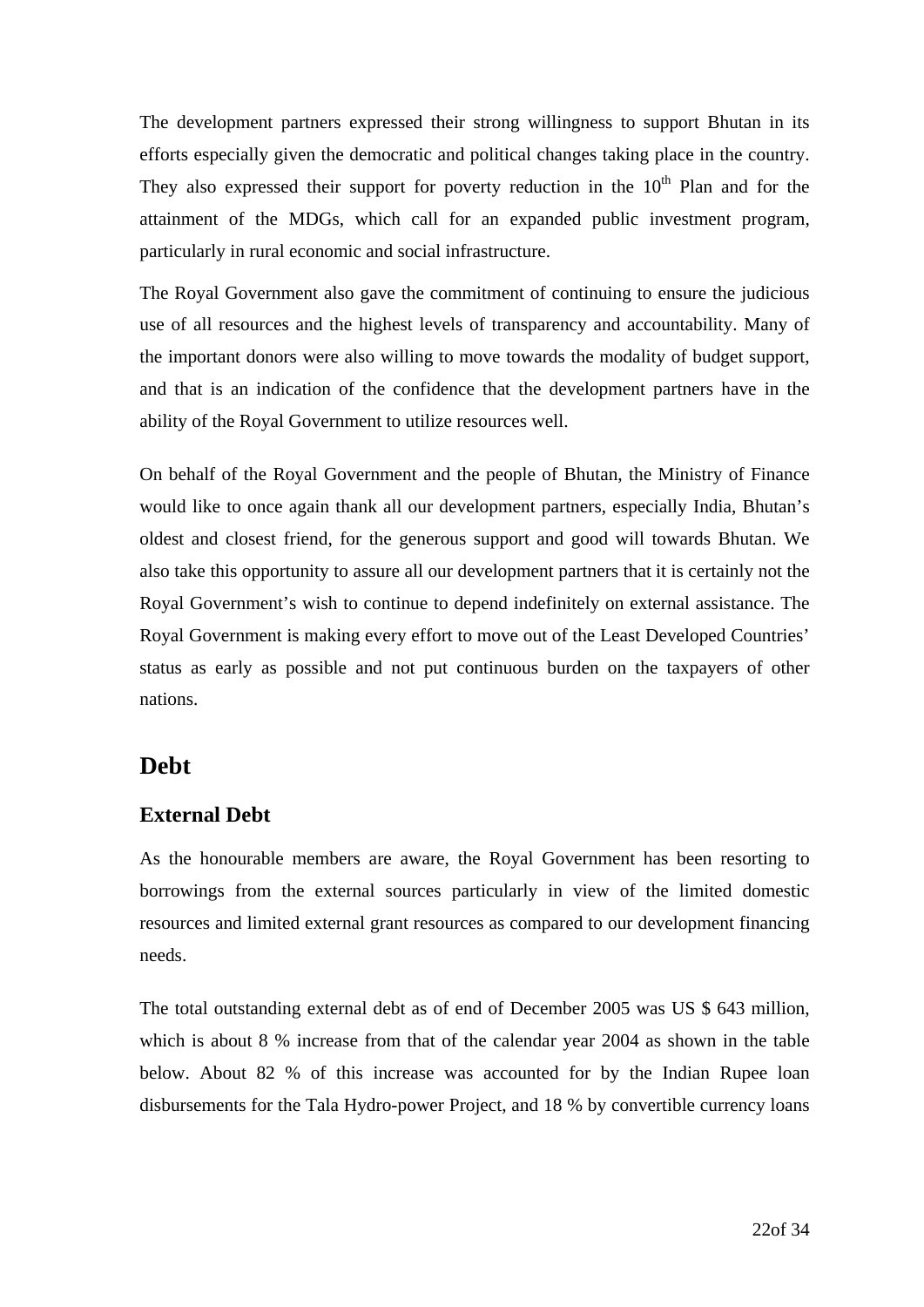disbursed for budget-related development activities. Of the total sovereign debt portfolio, Rupee loan accounts for more than 63 %, all of which is for the hydro-power projects. Hence, it would be reassuring for the Hon'ble members to note that the sovereign debt build-up has ensued from investments in hydro-power projects, which have high rates of return. The hydro-power projects will not only bring in substantial revenues to the Government through exports of power but also provide opportunities for our private sector to invest in industries.

| <b>Description</b>                                      | As of end<br>Dec. 2004 | As of end<br>Dec. 2005 |
|---------------------------------------------------------|------------------------|------------------------|
| Convertible Currency Loans<br><b>Indian Rupee Loans</b> | 233<br>365             | 241<br>402             |
| Total                                                   | 598                    | 643                    |

#### **Summary of Outstanding External Borrowings**  (Nu. in millions)

Of the total **convertible currency debt** stock of US \$ 241 million, loans from International Development Financial Institutions (IDFI) account for around 74 %, and 26 % is loans from the Government of Austria, the Government of Denmark and the Kuwait Fund.

The Royal Government, over the years, has built considerable goodwill, trust and support from the IDFIs by demonstrating strong performance and efficient use of the borrowed resources. As a result, the country allocation for Bhutan has been increased.

While the increasing debt stock is of concern, the Ministry of Finance would like to again reassure the honourable members that it is being closely monitored on a regular basis. The conservative borrowing policy as in the past will be continued to be followed. The Ministry of Finance will continue to ensure that all new loans sought will be in keeping with the long-term debt sustainability of the country, irrespective of the concessionalities available. It may be comforting to note that the debt service ratio stood at around 6.6 %, which is well within the limits of debt sustainability.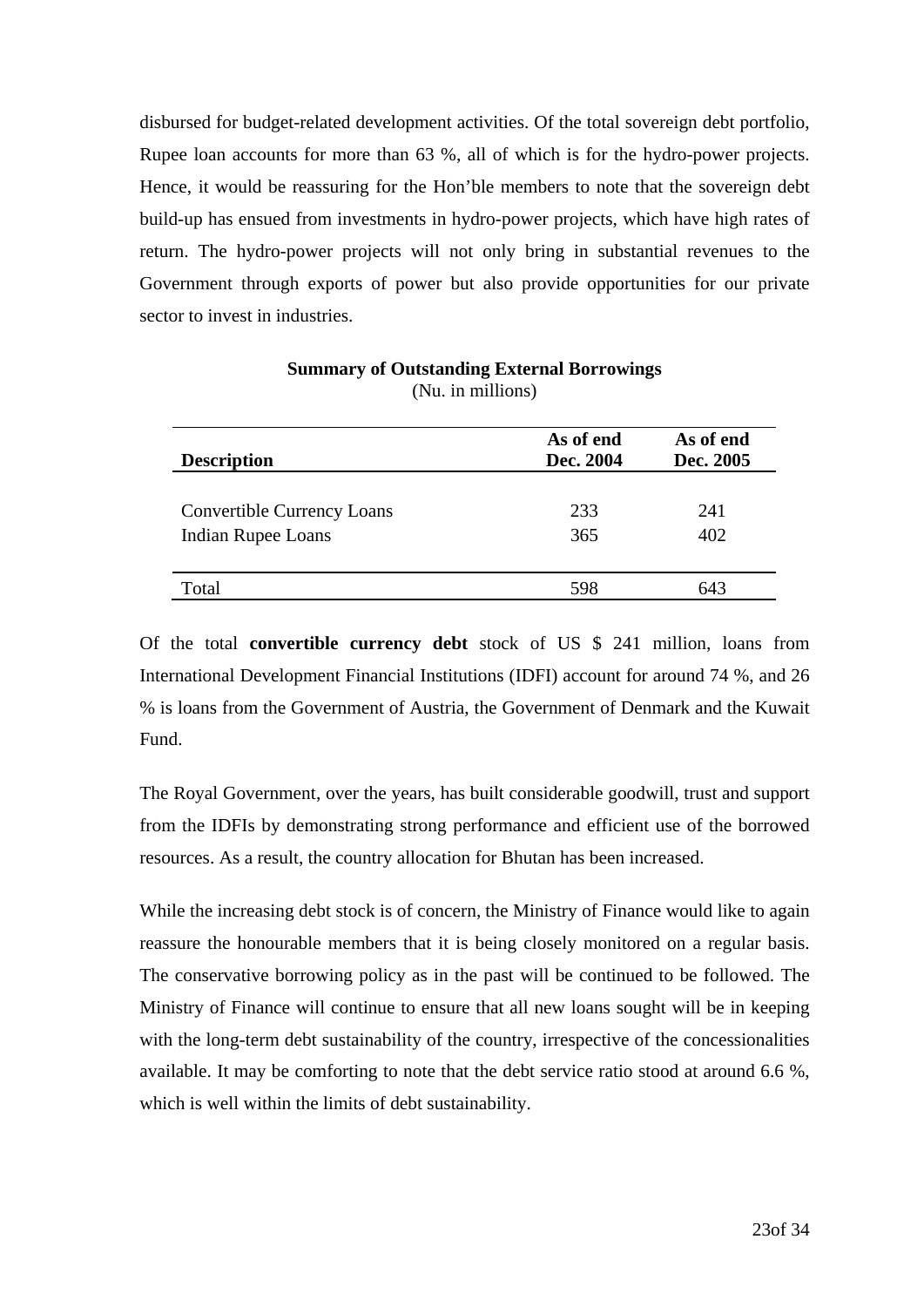### <span id="page-24-0"></span>**Internal Debt**

The total internal debt at the start of the financial year 2005-06 was Nu. 2,253 m. The major component was the debt contracted for the Government's equity participation in the purchase of Airbus aircraft for the Druk Air Corporation amounting to Nu.1,753 m. The other component was the Treasury Bills of Nu. 500 million issued in 2001 for budgetary operations.

During the 2005-06 financial year, the Government was able to fully redeem the Treasury Bills of Nu. 500 m. This has significantly reduced the internal debt balance. The shortterm loan for aircraft purchase for the Druk Air Corporation was converted to long term of 10 equal annual instalments at a reduced interest rate of 5.5 % per annum. The total internal debt now stands at Nu. 1,753 m, and towards repayment, Nu. 271 m (Nu. 175 m for principle repayment and Nu. 96 m for interest payment) has been budgeted in the 2006-07 financial year.

## **Trust Funds**

Besides the regular annual budget system of financing, the Government maintains some extra-budgetary accounts such as trust funds. While it is the Government's policy not to create separate funds as they dilute the budgetary process, some have been created to ensure the continuity of funding for some essential services. These are as shown in the table below. The three trust fund balances have not changed over the last year.

|                                                       | USD in millions |
|-------------------------------------------------------|-----------------|
| <b>Name</b>                                           | Amount          |
| <b>Bhutan Trust Fund for Environment Conservation</b> |                 |
| (BTFEC)                                               | 29.283          |
| Bhutan Health Trust Fund (BHTF)                       | 19.043          |
| <b>Trust Fund for Cultural Heritage</b>               | 0.879           |
|                                                       |                 |
| Total                                                 |                 |

#### **Summary of Trust Funds**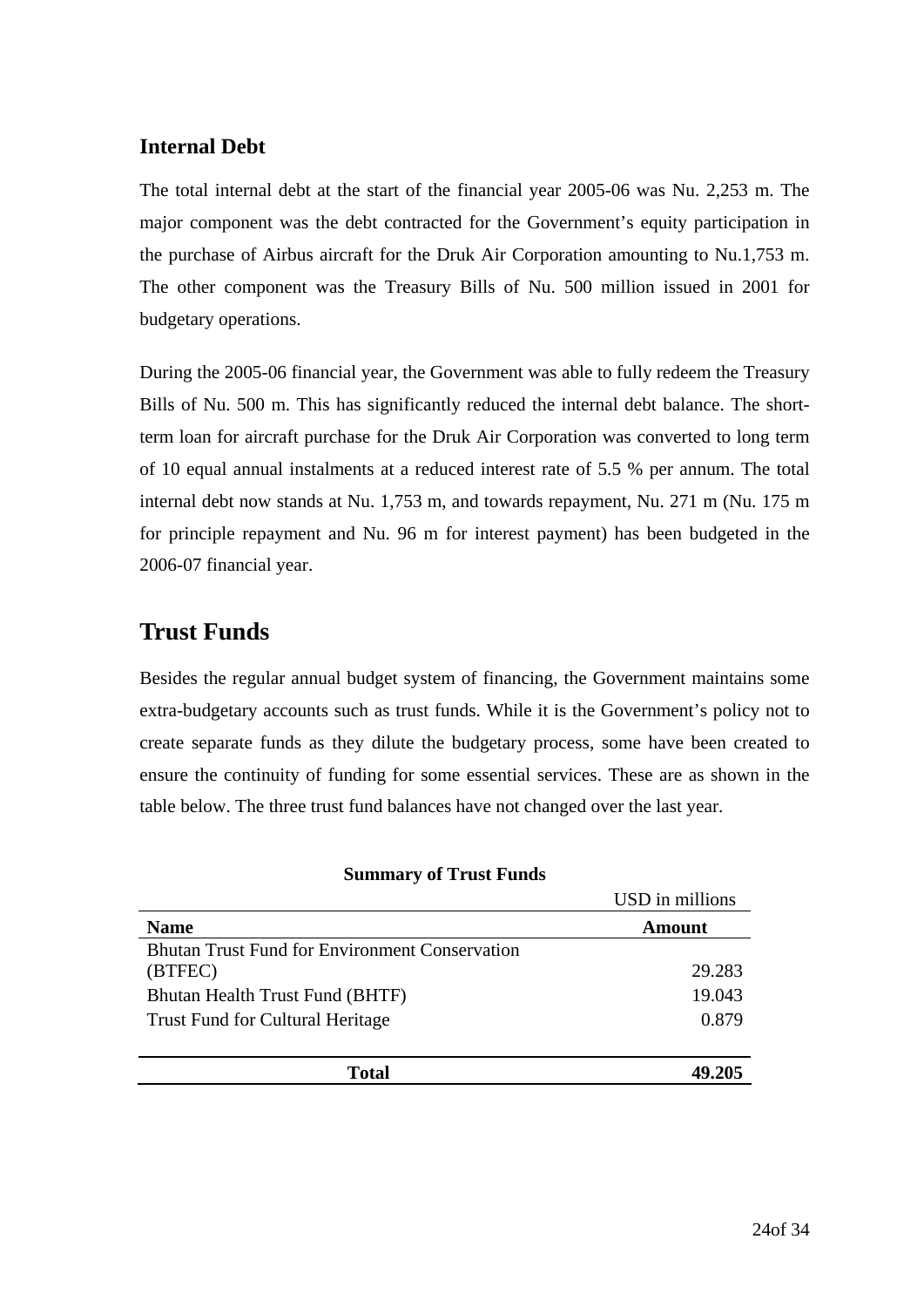<span id="page-25-0"></span>Out of the three funds, the first two are operational and incomes are used to implement various activities. The BTFEC has supported conservation biology and environmental engineering, while the BHTF has supported the recent rubella vaccination in the country. The Trust Fund for Cultural Heritage has not yet been made operational due to lack of sufficient funds.

## **Financial Sector**

The Ministry of Finance is pleased to highlight that the financial sector experienced favorable growth during 2005, with its overall **assets** increasing by 10.8 % and reaching Nu. 25,000 m. Commercial banks hold 88.4 % of total financial assets, and the remaining 11.6 % is held by the non-bank financial institutions. Correspondingly, the combined reserves of the financial sector grew considerably as of 2005 by 9 % to Nu. 2,900 m. By December 2005, the total loans and advances of the financial sector increased by 2.4 % to Nu. 9,890 m, and the average ratio of non-performing loans stood at 10.7 %.

On the **liabilities** side, deposits grew by 12.5 % and accounted for 75 % of the total liabilities. Interest rates have been falling during the year given the high liquidity and greater competition among the financial institutions. In this regard, the Ministry of Finance and the Royal Monetary Authority will continue to work closely towards ensuring proper liquidity management in the system, including strengthening of the systems of issuing treasury debt instruments.

Summaries are given in the annexures titled "*Selected Monetary and Financial Indicators*" and the "*Financial Institutions Deposit & Lending Rates*".

The Ministry of Finance is also pleased to report on the on-going efforts of the Royal Monetary Authority (RMA) towards the development of the financial sector. The RMA is currently working on an electronic Payments Settlement System that will enhance the clearing and settling of cheques, thus ensuring efficient and faster flow of funds. This will greatly benefit the private sector activities. Arrangements are also underway in setting up cheque clearinghouses in Mongar, Samdrup Jongkhar, Gelephu, and upgrading the one in Thimphu and Phuntsholing.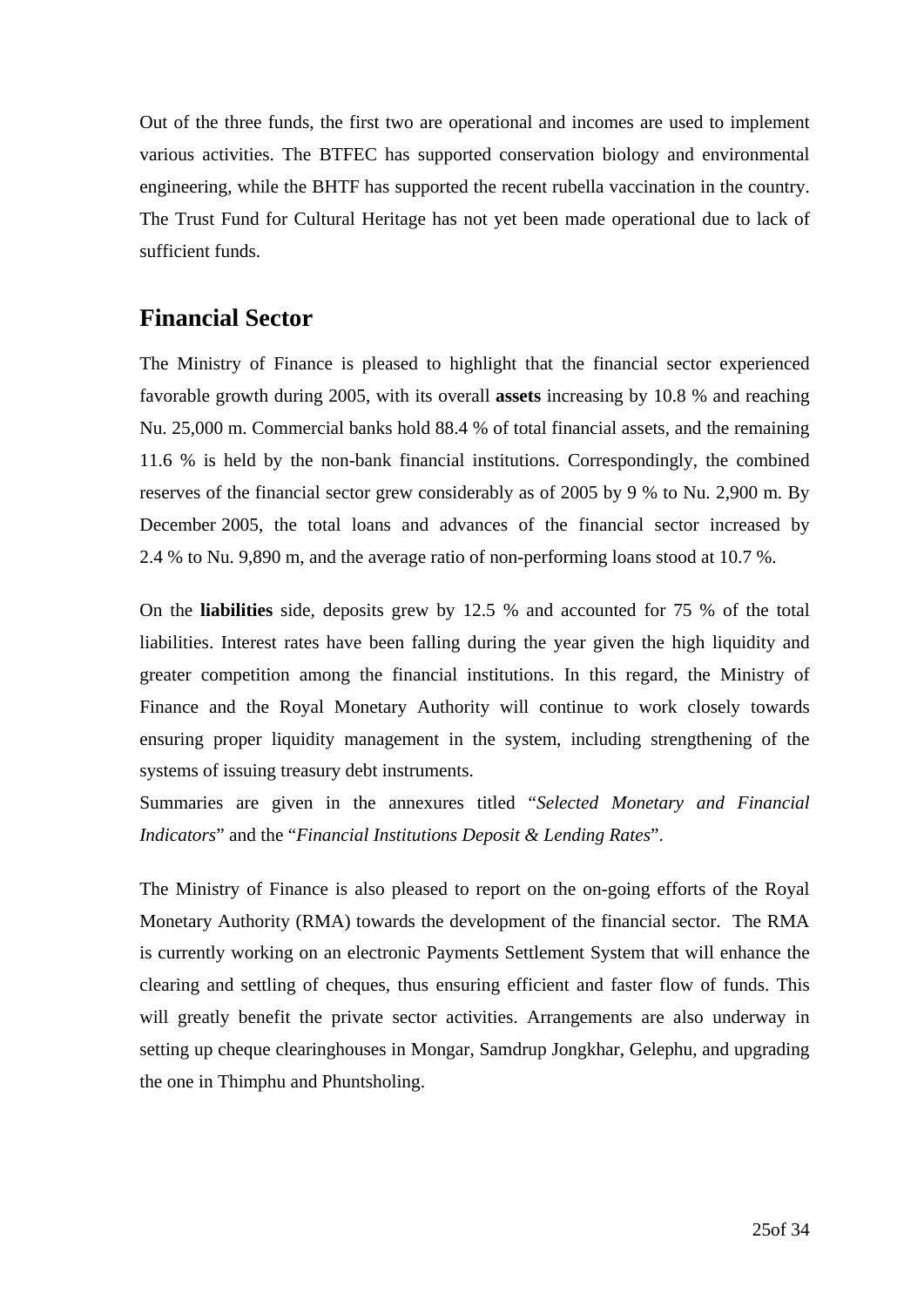<span id="page-26-0"></span>Meanwhile, the country's Foreign Exchange (FE) Regulations are also in the process of revision. Following the adoption of the Foreign Direct Investment Policy (FDI) in 2002, it has been felt necessary to make the regulations more comprehensive. This will go a long way in promoting foreign investments in the country.

The Royal Government is also revising the Royal Monetary Authority Act 1982 and will be presented to the National Assembly in a subsequent session. The revision of this Act is timely as it takes into account the changing role of the RMA in Bhutan's financial sector. Other policy initiatives include the drafting of national pension policy, setting up of a central credit information bureau, and strengthening the regulatory framework to supervise the stock exchange, insurance activities, and pension and provident funds. The RMA has also received applications to set up new banks in the country, one under the umbrella of the FDI policy framework and two under purely local financing. The Authority is reviewing the application in association with other government agencies

## **Public Enterprises/Corporations**

The performance of the public enterprises during the year 2005 has, on the whole, been satisfactory, though the Druk Air Corporation, Bhutan Power Corporation, Bhutan Broadcasting Service, Bhutan Postal Corporation and the Food Corporation of Bhutan have posted losses during the year. Fully government-owned corporations earned a total profit of Nu 2,950 m during the year against Nu. 2,000 m during the previous year, registering a growth of 47.5 %. The increase was mainly due to increase of tariff on power exported by the Chhukha Hydro-power Corporation. The total assets of these companies increased to Nu. 26,721 m compared to Nu. 23,869 m in the previous year. This was mainly due to capitalization of the assets of Basochhu Hydro-power Project - Lower Stage during 2005. Their total contribution to the national exchequer was Nu. 2,500 m (Corporate tax of Nu. 909 m and Dividend of Nu. 1,592 m) from their operational results of 2005. The highest revenue contributor continues to be the Chhukha Hydro-power Corporation.

The other companies, in which the Government has shares, earned a total profit of Nu. 970 m during the year as compared to Nu. 917 m in the previous year.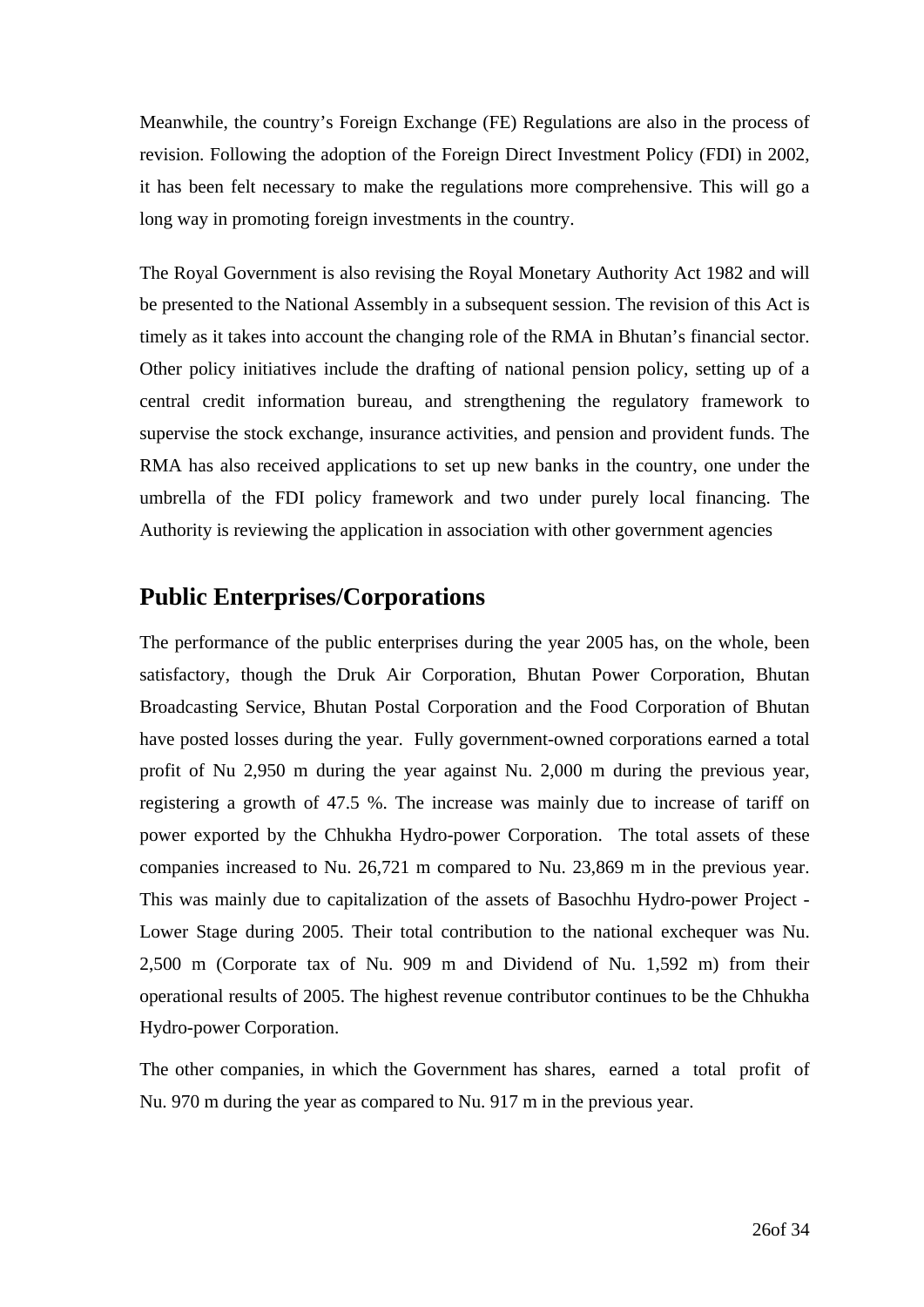<span id="page-27-0"></span>In accordance with the Government's policy, continuous efforts are being made to enhance the performance of public corporations. The Ministry is pleased to report that a study is being carried out with the support of the World Bank to improve the governance of the public enterprises to enhance their accountability and efficiency.

## **Future Outlook**

As we look to the future, our economy is poised to take off on a more-sustainable path with the commissioning of the Tala Hydro-power Project. Our GDP, Government revenues and international reserves will grow substantially. Our Balance of Payments situation will improve considerably also. To highlight the key feature, the GDP is estimated to grow at 14.2 % in 2006 according to the NSB. The availability of additional power from the Tala Hydro-power Project will open up opportunities to set up more power-intensive industries, which in turn will boost exports and address unemployment. Furthermore, foreign direct investment is also beginning to pick up particularly in the services like tourism and banking. Other favourable economic influences are also expected to come from regional trade liberalisations and the country's membership of the World Trade Organisation. On the other macro-economic front, inflation and exchange rates are likely to be stable given the current patterns in India, our largest trading partner.

Although the international development assistance scenario is changing, we are comforted by the fact that our development partners have expressed their commitment to continue their support to Bhutan in the future as well. As mentioned earlier, during the last RTM, they have lauded our development achievements. Youth unemployment will continue to be one of the challenges for the Government in the years to come. Unemployment pressures are likely to mount as the educational institutes produce everincreasing numbers of educated youth. However, the Royal Government's efforts in enhancing the growth of the private sector and increasing the skills-training facilities matching with the private sector's needs should largely offset the pressure. Opportunities in the villages would grow as more and more villages are connected with roads, electricity and telecommunications and information technology facilities. The expansion of the banking services through the recently-launched rural savings and setting up of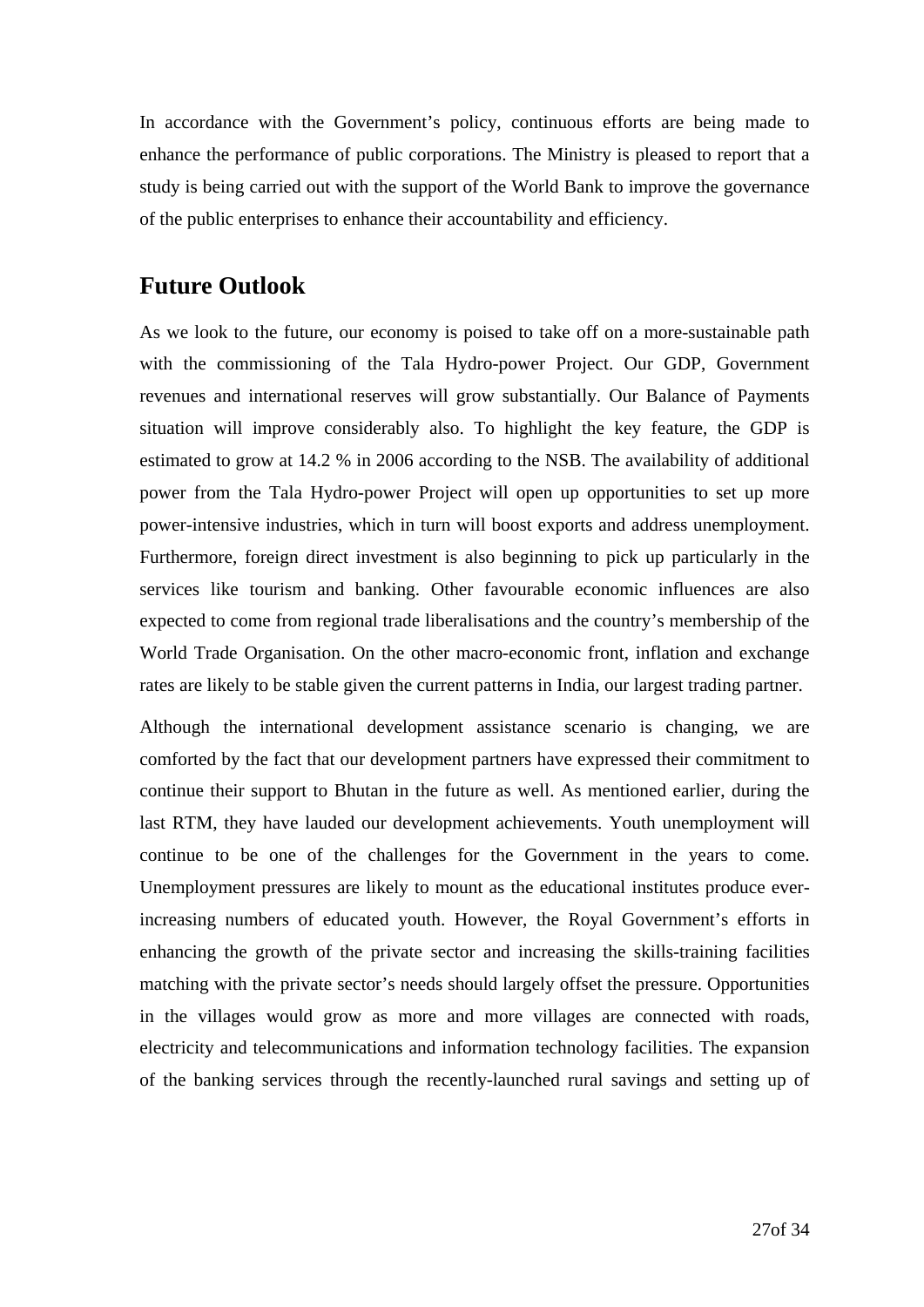<span id="page-28-0"></span>cheque-clearing system will facilitate greater commercial activities in the rural areas, which will also help the rural activities integrate with the mainstream economy.

## **Conclusion**

As the  $9<sup>th</sup>$  Plan is nearing the end, the Royal Government will put all its efforts in completing all the Plan activities successfully in order to achieve the desired goals of the Plan. The extension of the  $9<sup>th</sup>$  Plan period by one year will enable the proper completion of the 9<sup>th</sup> Plan activities, and the  $10<sup>th</sup>$  Plan can be prepared and implemented on a firm basis.

Within a relatively short span of time, our country has experienced phenomenal achievements under the far-sighted leadership of His Majesty the King. This can be seen from the socio-economic indicators attached. Even though Bhutan started planned development only in 1961, we have entered the  $21<sup>st</sup>$  century on an equal footing with many other nations, and we are poised to embark on an even greater journey of economic progress and political development.

In concluding the presentation of the budget for the fiscal year 2006-07, the Ministry of Finance pays tribute to our beloved King for the unsurpassed leadership, and solemnly invokes the blessings of the Glorious Paldan Drukpa's guardian deities for peace, progress and happiness for our country in the years to come.

\*\*\*\*\*\*\*\*\*\*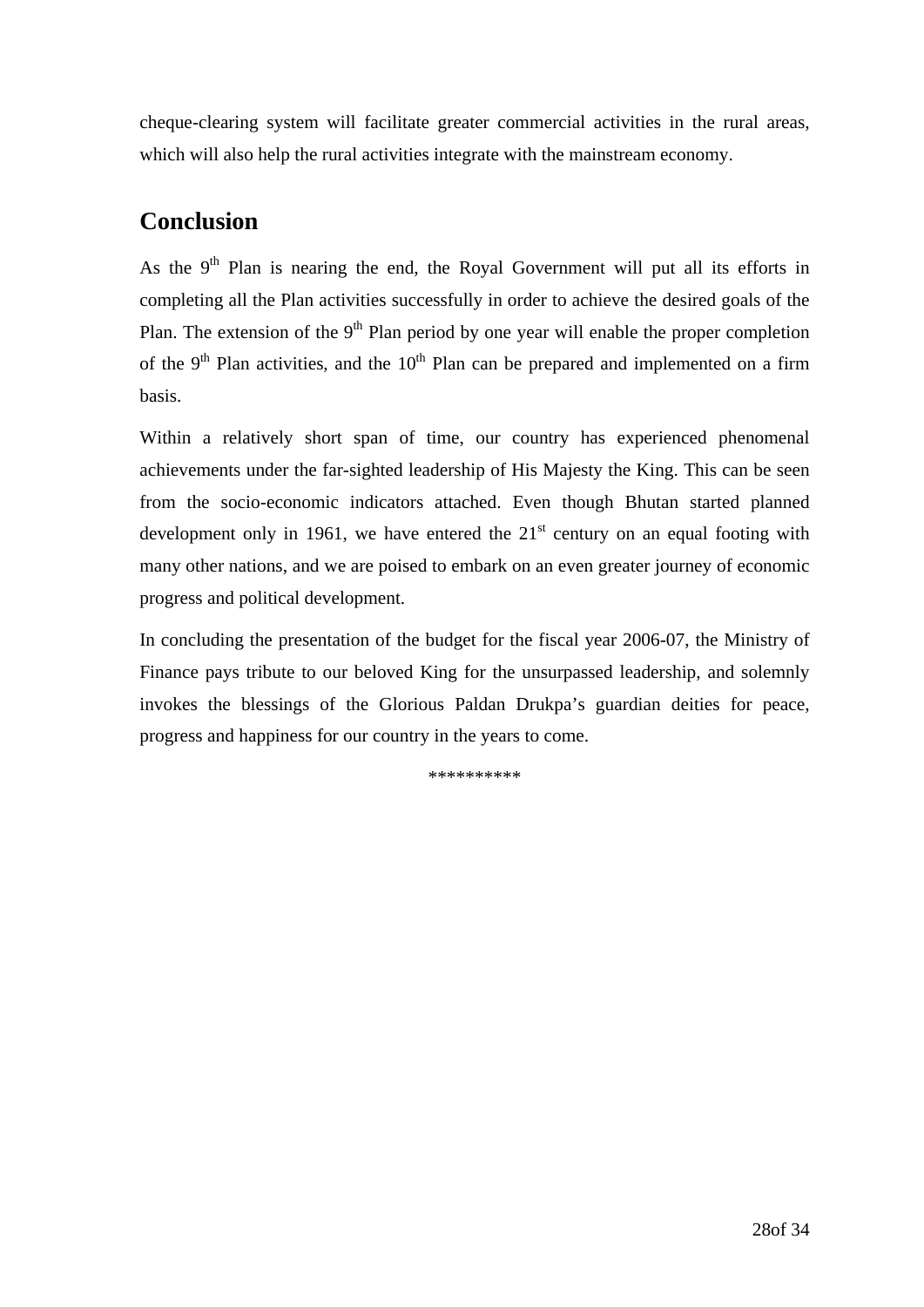## <span id="page-29-0"></span>**ANNEXURES**

|   | <b>Items Description</b>                               | 2004 (Dec) | <b>2005 (Dec)</b> |
|---|--------------------------------------------------------|------------|-------------------|
|   |                                                        |            | Millions of Nu.   |
| 1 | Total Assets of the Financial Sector*)                 | 34,440.2   | 45,595.7          |
|   | a. Royal Monetary Authority                            | 12,223.5   | 20,664.8          |
|   | b. Four Financial Institutions                         | 22,216.7   | 24,930.9          |
|   | Money Supply                                           |            |                   |
|   | a. Quasi Money <sup>1/</sup>                           | 8,545.7    | 9,599.5           |
|   | b. Demand Deposits                                     | 5,983.1    | 6,565.2           |
|   | c. Ngultrum in Circulation                             | 2,070.7    | 2,404.4           |
| 3 | Domestic Credit (from Monetary Survey)                 | 5,718.0    | 5,403.1           |
|   | of which Private Sector (including Joint Corporations) | 5,099.2    | 6,570.9           |
|   | <b>Gross International Reserves</b>                    | 392.3      | 511.7             |
|   | a. Convertible Currencies                              | 268.8      | 407.9             |
|   | b. Indian Rupees (INR Millions)                        | 5,432.0    | 4,737.3           |
| 5 | Exchange Rate for USD (Period Average)                 | 44.0       | 45.6              |
| 6 | Consumer Price Index (%) 2/                            | 3.9        | 4.9               |

## **Table 1: Selected Monetary and Financial Indicators**

Note:

*1) Quasi money includes foreign currency deposits & time deposits.* 

*2) Data for 2004 and 2005 represent yearly change in quarterly CPI for quarter ending December in each year (Q3, 2003 = Base Year)* 

*\*) Starting from January 2003 onwards, major reclassifications have been carried out in the accounts of all the economic sectors. Data prior to 2003 cannot always be directly compared with the subsequent data, because of a break in continuity.*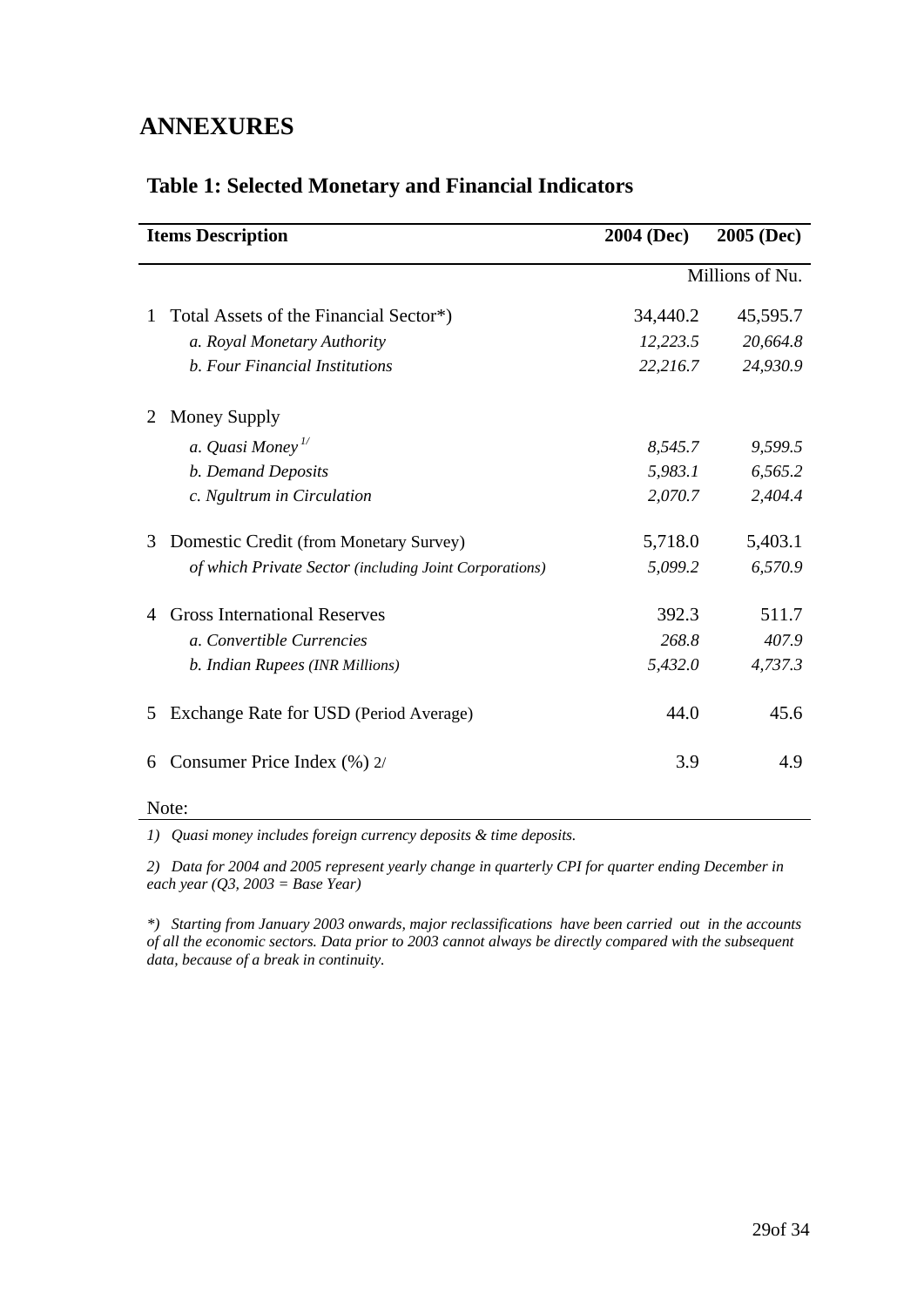| <b>Structure</b><br>As of December 2005                             |            |                          |
|---------------------------------------------------------------------|------------|--------------------------|
|                                                                     | <b>BoB</b> | <b>BNB</b>               |
| <b>Deposit Rate</b>                                                 |            | Rate of interest (% p.a) |
| 1. Savings                                                          | 4.5        | 4.5                      |
| 2. Fixed deposits                                                   |            |                          |
| $a)$ 3 months to less than 1 year                                   | 4.5        | 4.5                      |
| b) $\frac{1}{2}$ year to less than 3 years                          | 6.0        | $6 - 6.5$                |
| $c)$ More than 3 years                                              | 7.0        | 7.0                      |
| 3. Corporate deposits (46 days to less than 3 months)<br>3.0        |            | 3.25                     |
| <b>RMA Bills</b>                                                    |            |                          |
|                                                                     |            | Discount Rate (% p.a.)   |
| R147 (Auction date 30-Nov-05)                                       | 3.5        |                          |
| R150 (Auction date 22-Feb-06)                                       | 3.5        |                          |
| <b>Lending Rates</b>                                                |            | Interest rate (% p.a.)   |
| 1. General trade                                                    | 13.75      |                          |
| 2 Export finance (Convertible Currency Areas)                       |            |                          |
| a) From date of $Ist$ disbursement to 60 days after the date of     |            |                          |
| last adjustment                                                     | 13.0       |                          |
| b) More than 60 days after the last disbursement                    | 14.0       |                          |
| 3. Manufacturing Industry                                           |            |                          |
| Term loan                                                           | 12.0       | 12.0                     |
| Working capital                                                     | 13.0       | 13.0                     |
| 4. Service Industries (Includes tourism, contract and other service |            |                          |
| activities)                                                         |            | 12.0                     |
| Term loan                                                           | 10.0       |                          |
| Working capital                                                     | 13.0       |                          |
| Transport<br>5.                                                     |            |                          |
| a) Truck & buses (Heavy vehicle)                                    |            |                          |
| i) Term loan                                                        | 13.0       | 13.0                     |
| ii) Working capital                                                 | 14.0       |                          |
| b) Other passenger vehicles (Light vehicle)                         | 14.0       | 14.0                     |
| Agriculture & livestock<br>6.                                       | 13.0       |                          |
| Housing<br>7.                                                       |            | 10.0                     |
| For New                                                             | 10.0       |                          |
| For Renovation / Repairs                                            | 13.0       |                          |
| Equity finance<br>8.                                                | 13.0       | 12.0                     |
| 9. Personal loan/Gold loan                                          | 15.0       | 15.0                     |
| 10. Vehicle loan to Government employee                             | 12.0       | 12.0                     |

## <span id="page-30-0"></span>**Table 2: Financial Institutions Deposits and Lending Rates**

*(\*) Effective April 1999, the interest rate on deposits and advances have been fully liberalized.*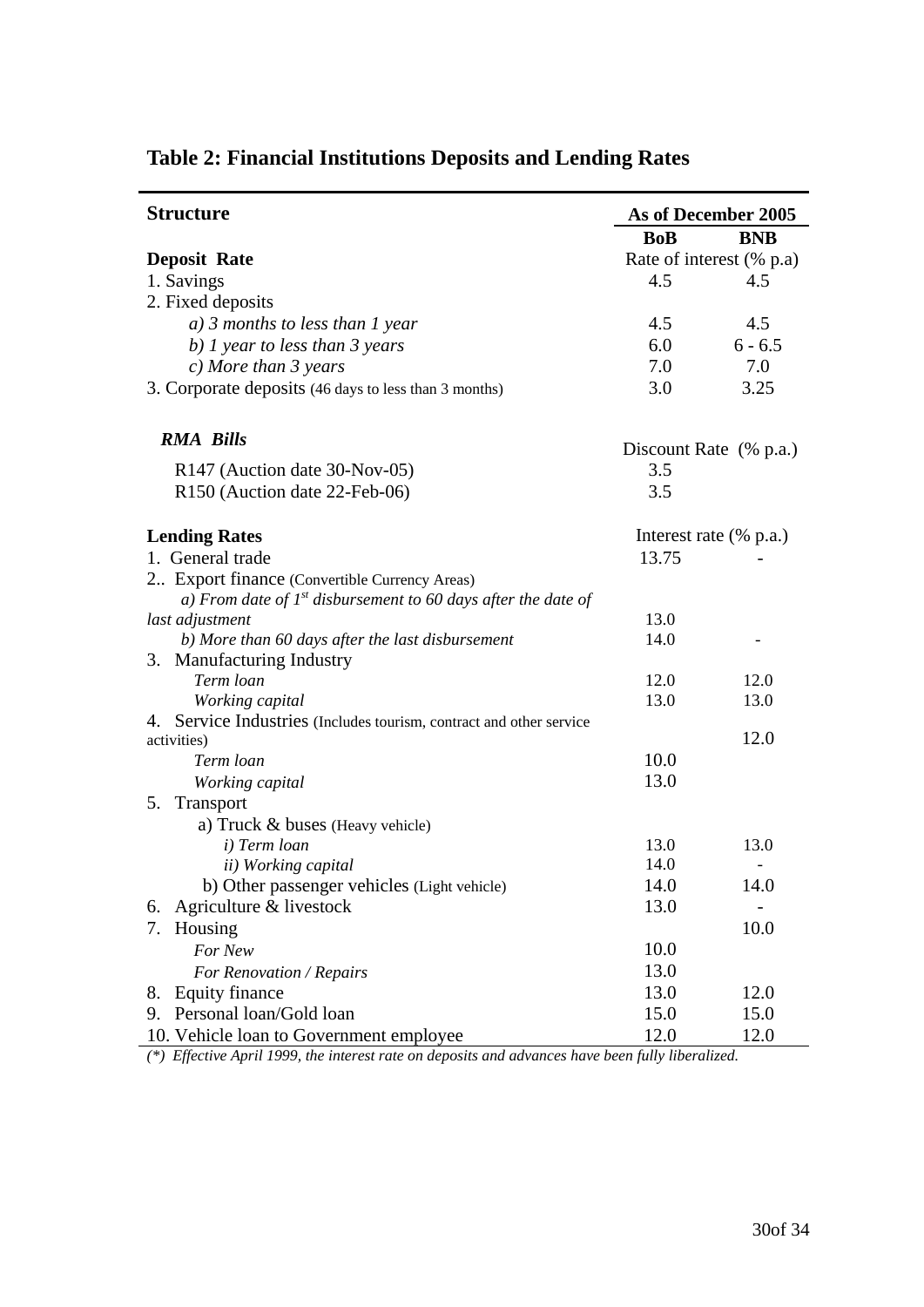|                                                                          | 1985     |     | 2006     |        |
|--------------------------------------------------------------------------|----------|-----|----------|--------|
| <b>INCOME</b> (2004)                                                     |          |     |          |        |
| GDP (in million Nu)                                                      | 2,392    |     | 33,104   |        |
| Per capita GDP in US\$ (Exch. rate $1 \text{ US } $ = \text{Nu}.45.32$ ) |          |     | 1,320.90 |        |
| Average GDP growth rate (%)                                              | 6.8%     |     | 7.5%     |        |
| Share of agriculture in GDP                                              | 53%      |     | 25%      |        |
| Savings as % GDP                                                         |          |     | 32.8%    |        |
| Investment as % of GDP                                                   | 45%      |     | 61%      |        |
| Exports as % of GDP                                                      | 11.4%    |     | 28.2%    |        |
| Imports as % GDP                                                         | 43.5%    |     | 41.5%    |        |
| Foreign exchange reserves (million US\$ as of Dec 2005)                  | 20.6     |     | 511.7    |        |
| $US \$                                                                   |          |     | 407.9    |        |
| INR (Nu. 4,737.3 m) Ex. Rate 1 US $\$ = Nu. 45.64$                       |          |     | 103.8    |        |
| Inflation rate (First quarter of 2006)                                   | 4.4%     |     | 3.1%     |        |
| <b>PUBLIC FINANCE (2005-06)</b>                                          |          |     |          |        |
| Govt. revenue (million Nu)                                               | 233      |     | 7,338    |        |
| Tax revenue                                                              | 135.9    |     | 4,445    |        |
| Non-tax revenue                                                          |          |     | 2,943    |        |
| Government expenditure (m. Nu.)                                          | 883      |     | 13,776   |        |
| Current                                                                  | 441.5    |     | 6,888    |        |
| Capital                                                                  | 776.2    |     | 7,764    |        |
| <b>HUMAN RESOURCES</b>                                                   |          |     |          |        |
| Population                                                               |          |     | 552,996  | (i)    |
| Population growth rate                                                   | 2%       |     | 1.3%     | (h)    |
| <b>HEALTH</b>                                                            |          |     |          |        |
| Life expectancy at birth (Years)                                         | 47.5 (a) |     |          | 66 (b) |
| Male                                                                     | 45.8     |     | 66.2     |        |
| Female                                                                   | 49.1     |     | 60.5     |        |
| Infant mortality rate (Per 1,000 live births)                            | 142      | (a) | 40.1     | (h)    |
| Maternal mortality rate (Per 1,000 live births)                          | 7.7      | (a) | 2.6      | (c)    |
| Crude birth rate (Per 1,000 population)                                  | 39.1     | (a) | 20       | (h)    |
| Crude death rate (Per 1,000 population)                                  | 19.3     | (a) | 7        | (h)    |
| Health coverage                                                          | 50%      |     | 90%      |        |

# <span id="page-31-0"></span>**Table 3: Comparative Social and Economic Indicators**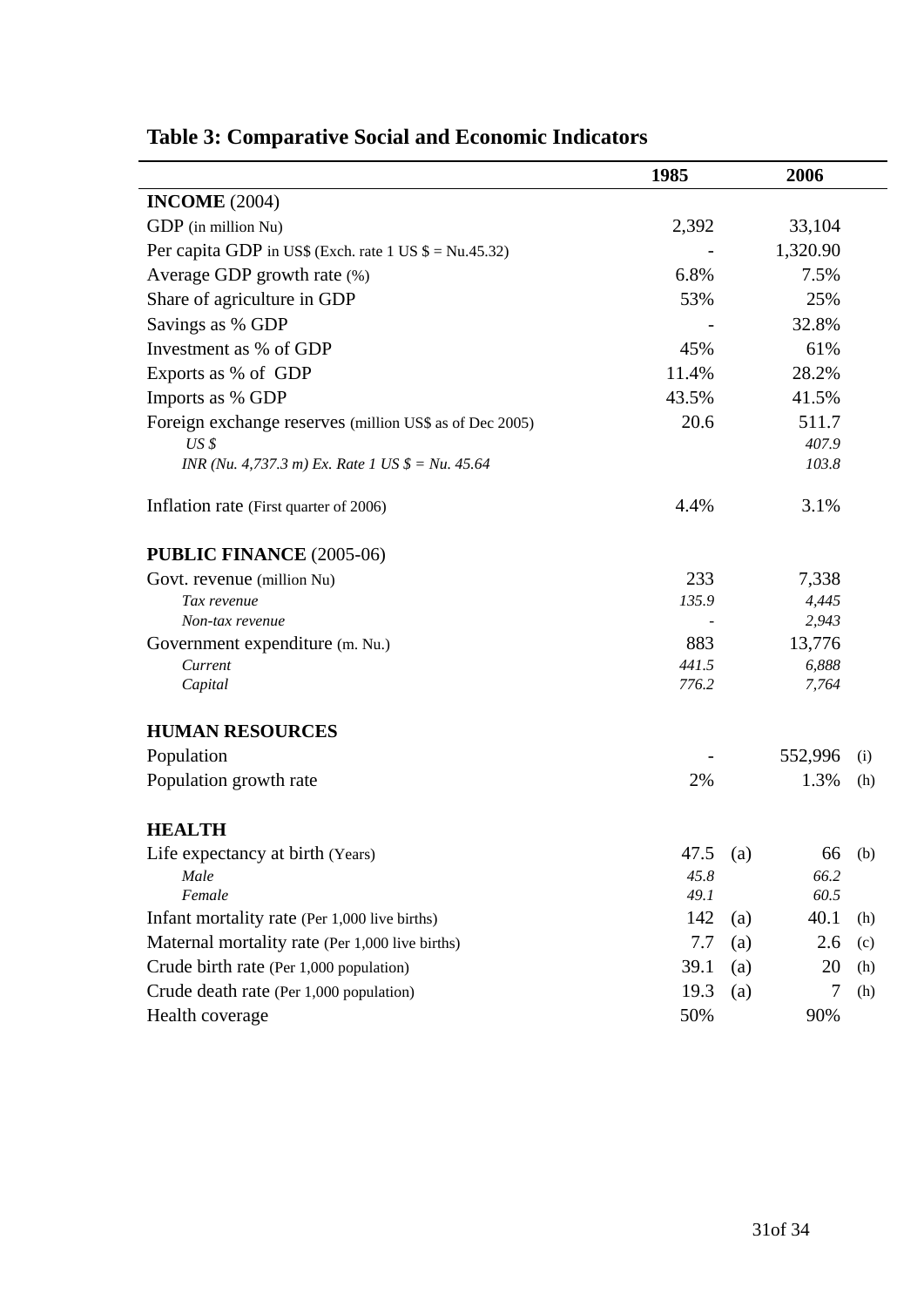|                                                  | 1985         | 2006         |     |
|--------------------------------------------------|--------------|--------------|-----|
| <b>Health Institute</b>                          | 98           | 706          |     |
| Hospitals                                        | 27           | 29           |     |
| Indigenous hospitals                             | 1            | $\mathbf{1}$ |     |
| Indigenous health units                          | 4            | 21           |     |
| Training institutes                              | $\mathbf{1}$ | 3            |     |
| Basic health units                               | 65           | 176          |     |
| <b>Outreach clinics</b>                          |              | 476          |     |
| <b>Sanitation</b>                                |              |              |     |
| Rural water supply schemes                       | 150          | 3,852        |     |
| Rural population with access to piped water      | 14%          | 78.2%        | (h) |
| Rural population with access to latrines         |              | 89%          |     |
| Universal child immunisation                     |              | 87%          |     |
| <b>EDUCATION</b> (As of April 2006)              |              |              |     |
| School enrolment                                 | 51,835       | 169,673      | (d) |
| Teachers                                         | 1,716        | 6,040        | (e) |
| Literacy rate                                    | 23%          | 59.5%        | (h) |
| Gross primary enrolment rate                     |              | 97.3%        | (h) |
| <b>Educational Institutes</b>                    | 183          | 507          | (f) |
| High schools (Middle & higher secondary)         | 8            | 49           |     |
| Junior high schools (lower secondary)            | 22           | 85           |     |
| Primary schools                                  | 145          | 87           |     |
| Community schools                                |              | 245          |     |
| Degree colleges                                  | 1            | 1            |     |
| Private schools                                  |              | 23           |     |
| Other institutes (including Sanskrit Pathshalas) | 7            | 17           |     |
| <b>TRANSPORT &amp; COMMUNICATIONS</b>            |              |              |     |
| Roads (KMs)                                      | 1,755.10     | 4,392.50     | (g) |
| Motorable bridges                                |              | 231          |     |
| Suspension bridges                               | 175          | 418          |     |
| Telephone exchange                               | 13           | 82           |     |
| Telephone connections                            | 1,880        | 32,869       |     |
| Internet connections                             |              | 5,597        |     |
| Dial-up connections                              |              | 5,543        |     |
| Lease-line connections                           |              | 54           |     |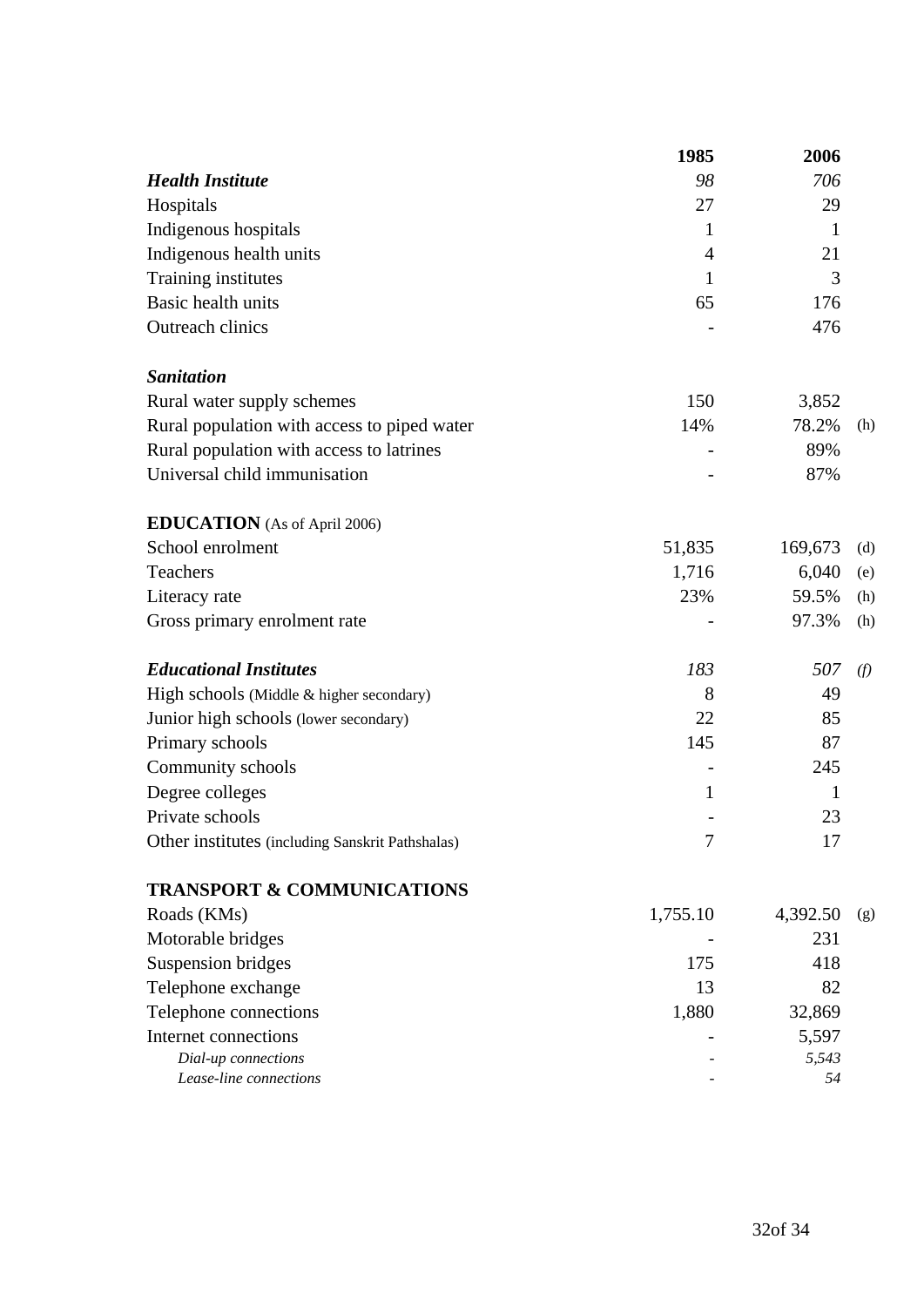|                                            | 1985           | 2006           |
|--------------------------------------------|----------------|----------------|
| Mobile telephone subscribers               |                | 43,909         |
| Post offices                               | 54             | 92             |
| WT stations                                | 18             | 87             |
| Motor vehicles registered                  | 3,643          | 30,733         |
| Heavy                                      | 899            | 4,369          |
| Light                                      | 1,587          | 15,952         |
| Two-wheeler                                | 1,157          | 7,206          |
| Taxi<br><b>Others</b>                      |                | 2,089<br>1,117 |
|                                            |                |                |
| <b>AGRICULTURE</b>                         |                |                |
| Agriculture centres                        | 121            | 51             |
| Seed production farms                      | 10             | 11             |
| Plant protection centres                   |                | $\mathbf{1}$   |
| Farm mechanisation centres                 |                | 3              |
| Farm mechanisation training centres        | 1              | $\mathbf{1}$   |
| <b>Mushroom</b> centres                    | $\mathbf{1}$   | $\mathbf{1}$   |
| Post-harvest centres                       |                | $\mathbf{1}$   |
| <b>RENEWABLE NATURAL RESOURCES (Common</b> |                |                |
| Services)                                  |                |                |
| <b>Extension centres</b>                   |                | 90             |
| <b>Research centres</b>                    | $\overline{2}$ | $\overline{4}$ |
| Research sub-centres                       |                | 6              |
| Soil & plant laboratories                  |                | $\mathbf{1}$   |
| <b>LIVESTOCK</b>                           |                |                |
| Hospitals                                  | 18             | 20             |
| <b>Extension centres</b>                   | 87             | 54             |
| <b>Regional laboratories</b>               |                | $\overline{4}$ |
| Satellite laboratories                     |                | 3              |
| Farms                                      | 14             | 11             |
| Fodder seed production centres             | $\mathbf{1}$   | $\mathbf{1}$   |

Vaccine production centres 1 Artificial insemination centres 1 Cold water fishery centres 1 Warm water fish culture centres 1 Animal health centres 1